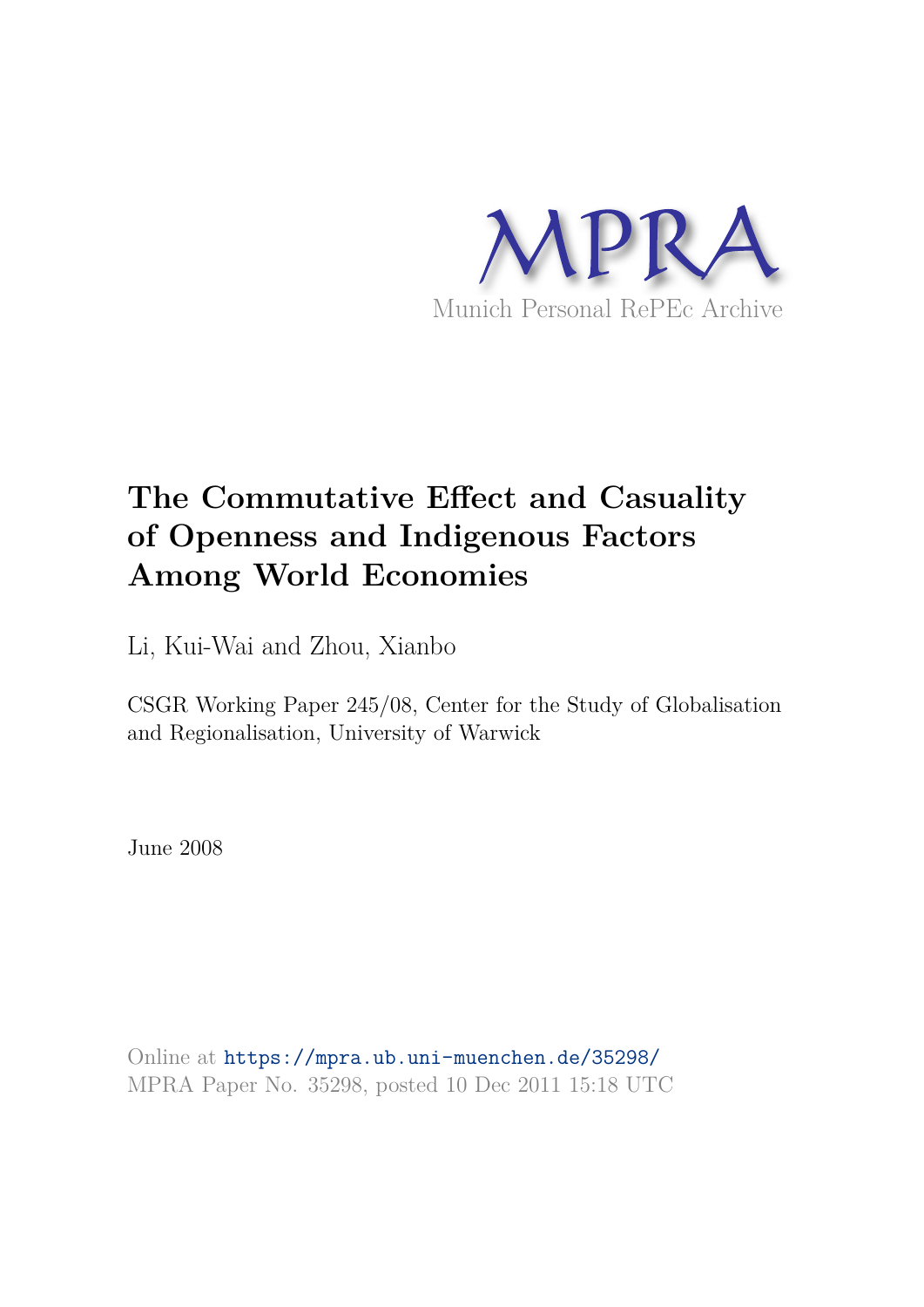The Commutative Effect and Causality of Openness and Indigenous Factors among

# World Economies

by

# Kui-Wai Li<sup>a</sup> and Xianbo Zhou<sup>b</sup>

<sup>a</sup> Department of Economics and Finance and APEC Study Center, City University of Hong Kong.

<sup>b</sup> APEC Study Center, City University of Hong Kong, and Lingnan (University) College, Sun Yat-Sen University, China.

#### Abstract

 $\overline{\phantom{a}}$ 

The paper studies the commutative and causality relationship between economic openness and indigenous factors for 122 world economies by using the constructed Openness Index and Indigenous Index. The empirical findings show that there is a positive and significant static effect of openness on indigenous factors and vice versa, though the latter is larger. There are also bi-directional causality relationships between openness and indigenous factors. Indigenous factors help to forecast openness factors and vice versa.

*JEL* Classifications: C33, F02, O11.

Keywords: Openness, indigeneity, panel data model, commutative effect, causality.

Corresponding Author: Kui-Wai Li, Department of Economics and Finance and APEC Study Center, City University of Hong Kong. Tel: 852 27888805; Fax: 852 27888418; E-mail: EFKWLI@CITYU.EDU.HK

Acknowledgement: The authors would like to thank the participants in the seminar presented in the Center for the Study of Globalisation and Regionalisation, University of Warwick, and the comments from T. Anderson, T. Herbertsson, Axel Dreher and Christophe Herlin on the earlier draft of the paper, the research funding support from the City University of Hong Kong, and the research support from Julian Chow. The authors are responsible for the errors in the paper.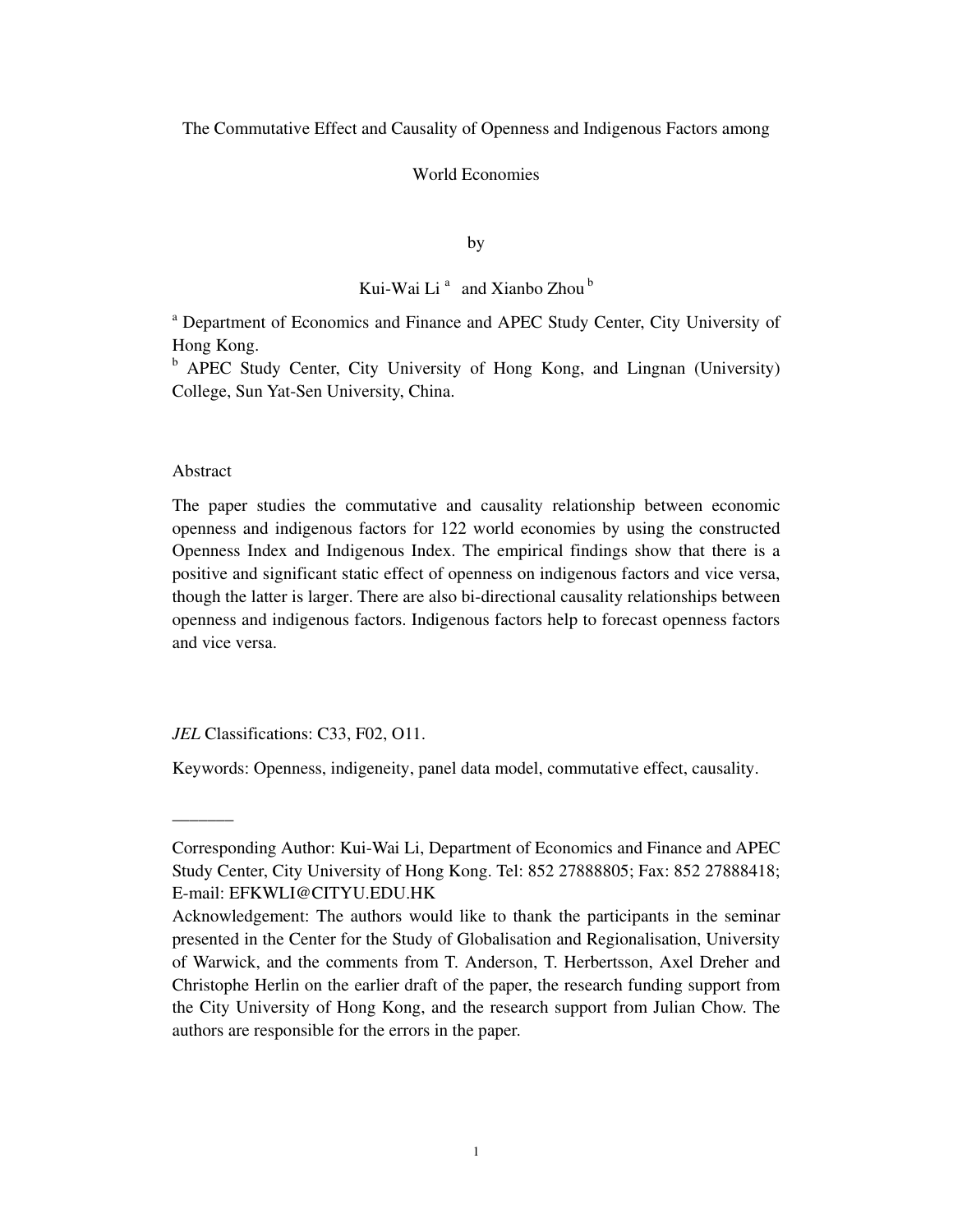The Commutative Effect and Causality of Openness and Indigenous Factors among

# World Economies

# Abstract

The paper studies the commutative and causality relationship between economic openness and indigenous factors for 122 world economies by using the constructed Openness Index and Indigenous Index. The empirical findings show that there is a positive and significant static effect of openness on indigenous factors and vice versa, though the latter is larger. There are also bi-directional causality relationships between openness and indigenous factors. Indigenous factors help to forecast openness factors and vice versa.

#### *JEL* Classifications: C33, F02, O11.

Keywords: Openness, indigeneity, panel data model, commutative effect, causality.

#### 1. Introduction

 While inter-dependence among economies is the ultimate objective in globalization (UNCTAD 2004), the major economic debates on globalization can be condensed into the discussion on the two types of factors: openness factors and indigenous factors. Openness often refers to such external factors of trade, capital flows and foreign direct investment. For example, Frankel and Romer (1999) have shown that trade has a positive effect on income growth, while Feldstein (2000) has identified the five aspects of globalization to include the gains from international flows of goods and capital, the increase in foreign direct investment, the occurrence of currency crises, the fluctuation of relative currency values and the segmentation of global capital market.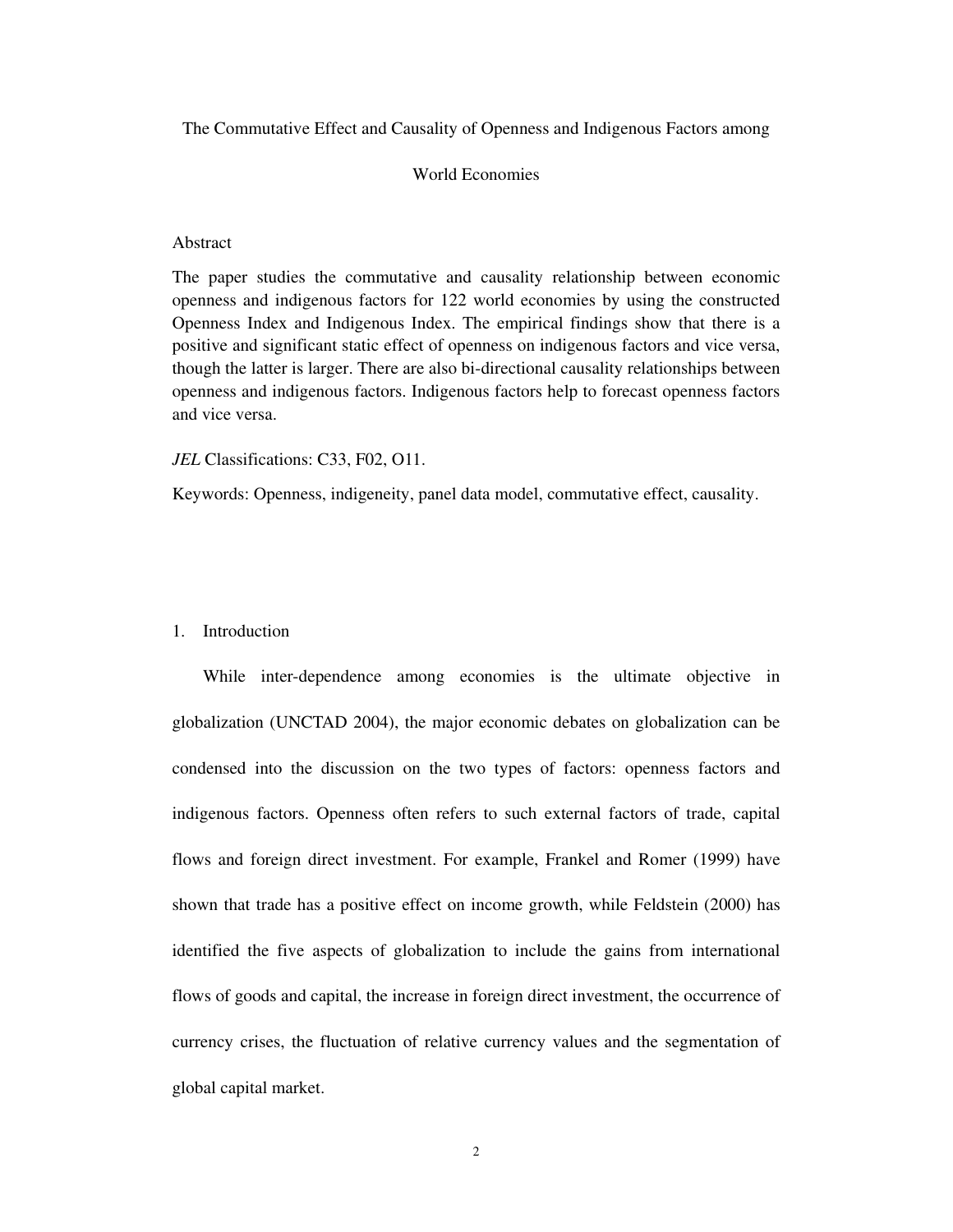Other studies on globalization have brought up the relevance of such internal or indigenous factors as the rule of law, political stability, education attainment and so on in their impact on growth and globalization. For example, Li and Reuveny (2003) have provided an empirical study on economic globalization and democracy, Mah (2002) has examined the impact of globalization on income distribution in Korea, Heinemann (2000) has studied whether or not globalization restricts budgetary autonomy, while Dollar and Kraay (2003) have emphasized the importance of institutions and study the empirical relationship between some proxies of institutions and trade.

Recent studies on globalization tend to use a mixure of openness and indigenous factors in constructing an index to rank different economies (Kearney 2002; Lockwood 2004; Anderson and Herbertsson 2005; Dreher 2006; Heshmati 2006 and Li *et al*. 2007). One advantage in constructing a globalization index is that it can be used for empirical study with a parsimonious regression model in which the multi-linearity or omitted variables problems can effectively be avoided. Such empirical studies can also be used in comparative analysis on the different performance of globalization among economies.

This paper distinguishes indigenous factors from the openness factors and studies their relationship. While openness factors do have a direct impact on globalization and economic growth, indigenous factors can have both a direct impact on globalization and economic growth and an indirect impact through improvement in the performance of openness factors. Conceptually, the dichotomy in the performance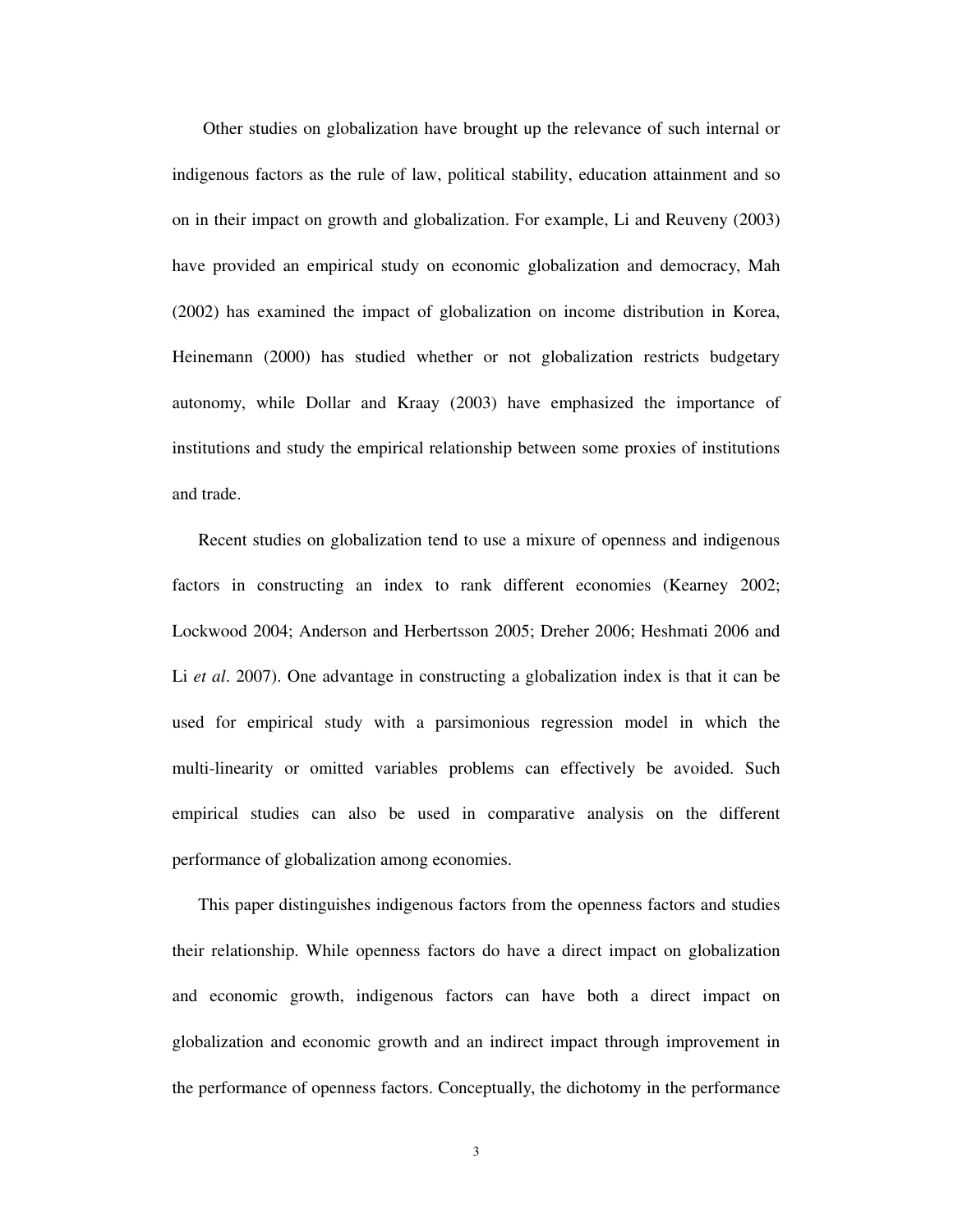of these two groups of factors can be seen as complementary with rather than conflicting to each other. Ng and Yeats (1998), for example, have shown that economies that are more outward oriented in trade and governance policies generally achieved a higher level of GDP per capita. Wei (2003) has looked at Asia's globalization experience, and found that the risk and reward for an economy to embrace globalization depends in part on the quality of its public governance. The importance of good governance has also been studied by Basu (2003), Brusis (2003) and World Bank (2005).

 Instead of looking at some sub-dimensions in both the openness and indigenous factors, we are more interested to examine the overall effects between these two groups of factors. Due to the same reasons in the other studies on the construction of the globalization index (Kearney 2002; Lockwood 2004; Anderson and Herbertsson 2005; Dreher 2006; Heshmati 2006 and Li *et al*. 2007), both the indigenous factors and the openness factors are generalized into two indices for our empirical study.

 We construct two composite indices for 13 openness factors and 14 indigenous factors to provide an overall measurement among 122 world economies for the period of eight years (1998-2005). The definition of factors and the data source are given in the Appendix. Our method avoids the emergence of possible negative weights in the individual indicators which can occur when the construction of the index is conducted by using the principal component analysis (Rencher 2002). Hence each of the positive weights less than one reflects the contribution of each of the sub-dimensions in the component to the index. Certainly, with the available data, the two indices have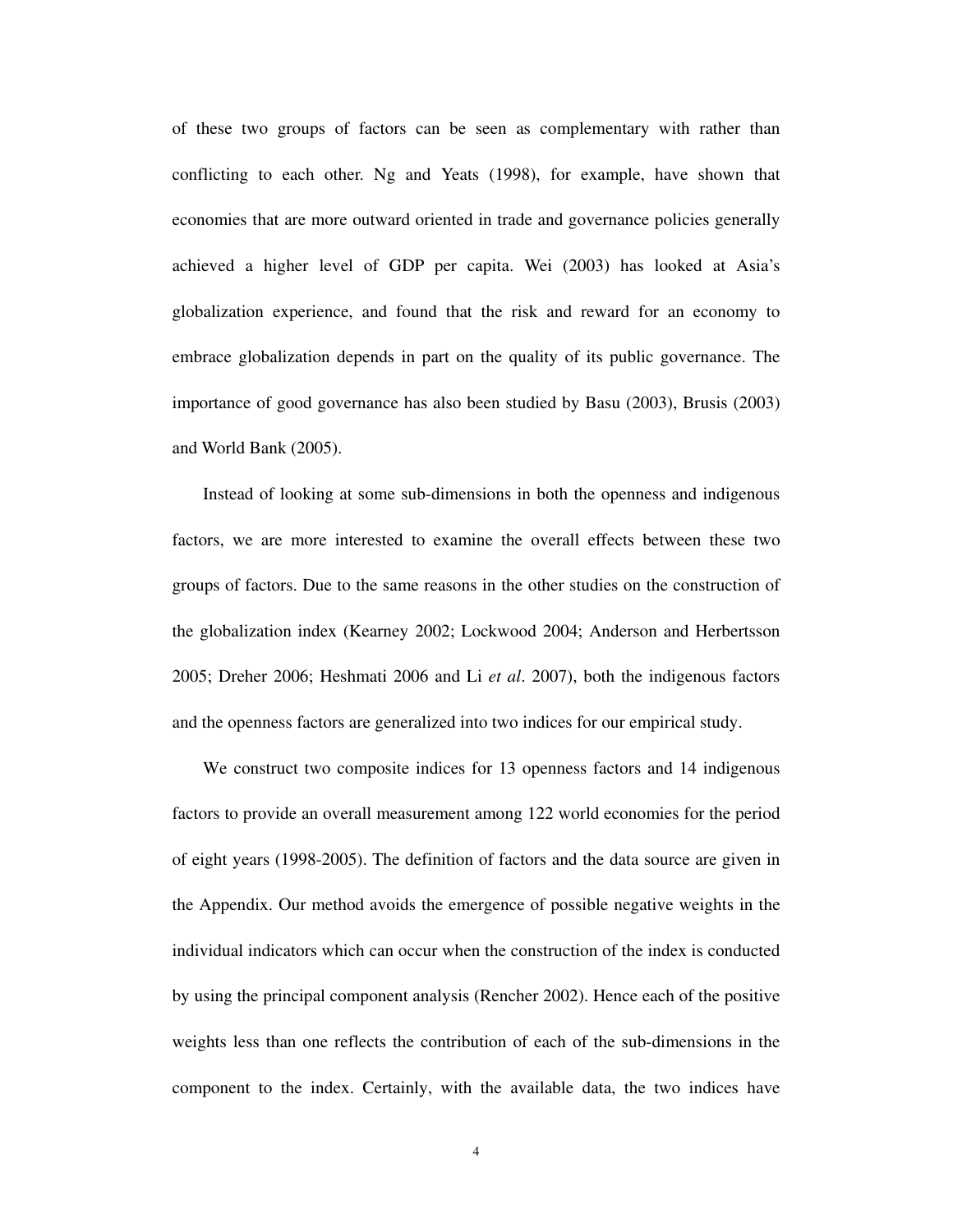covered the most important aspects of globalization and "indigeneity" in an economy.

To study the relationship between openness and indigeneity, we first specify static panel data models and estimate their commutative effect. Then we turn to the dynamic panel data model to test their Granger causality using a recent approach in Hurlin and Venet (2001) and Hurlin (2007). Our empirical study shows that although there is a positive and significant effect of openness on indigeneity and vice versa, the effect of the latter is larger. There is a bi-directional causality relationship between openness and indigeneity. Indigeneity helps to forecast openness and at the same time openness helps to forecast indigeneity.

The remainder of this paper is organized as follows. Section 2 elaborates on the methodology to construct the openness index and the indigenous index and presents rankings of the two indices for the world economies in our sample. A comparitive analysis is also presented. Section 3 specifies the static panel data models to estimate the commutative effects of openness and indigeneity. Section 4 conducts the Granger causality test by specifying a dynamic panel data model. Section 5 concludes the paper.

#### 2. The Constuction of the Two Indices

It is generally known that there exists no uniformly agreed methodology to weight individual indicators before aggregating them into a composite index. Compared with the average or other subjective weighting methods, different weights may objectively be assigned to component series in order to reflect their different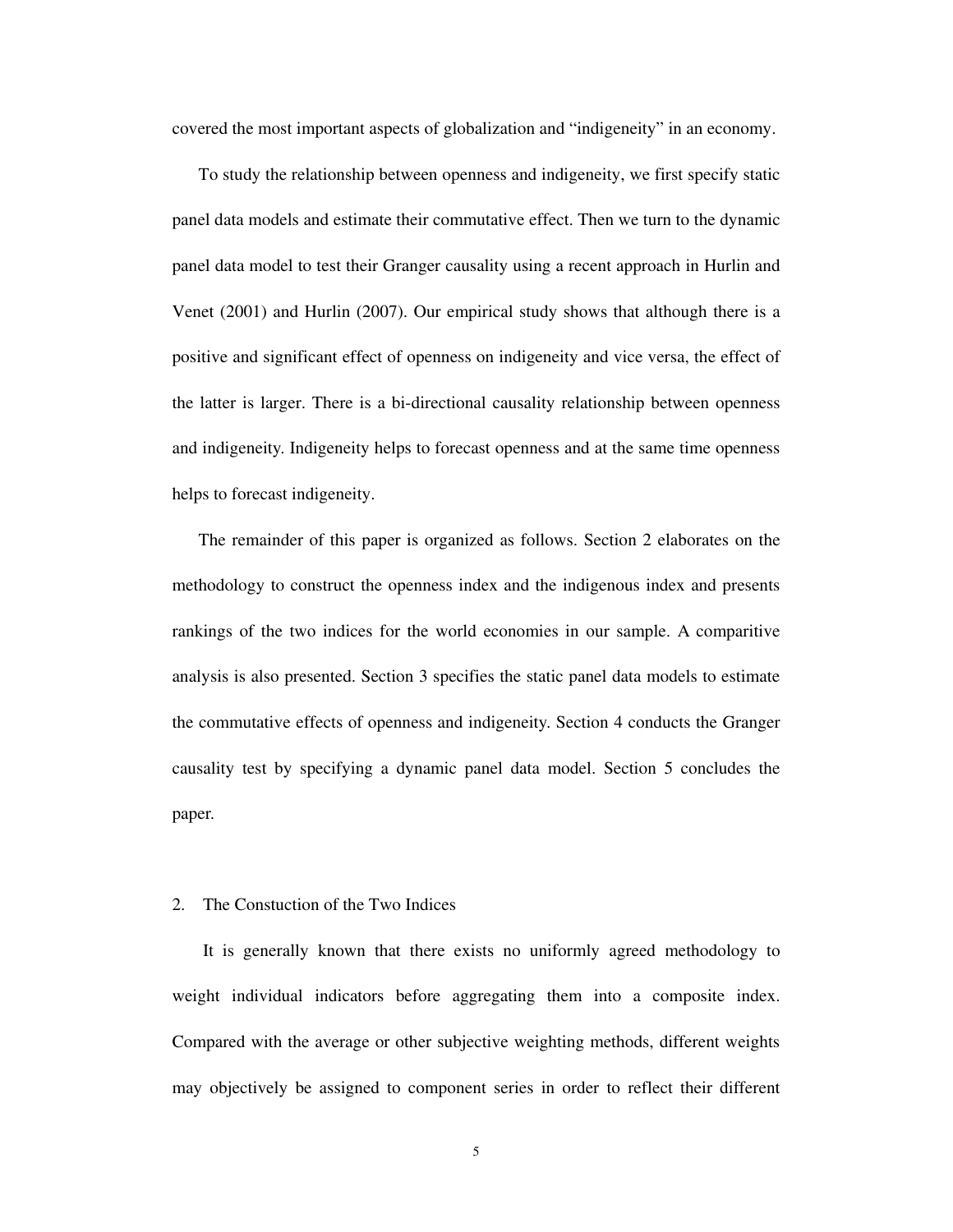economic significance. Weights usually have an important impact on the composite index value and on the resulting ranking especially when higher weight is assigned to indicators that can perform significantly in some economies. In short, the weighting models have to be made explicit and transparent before they are used to construct a composite index.

One commonly used method for weighting the indicators for the construction of a globalization index is the principal component analysis (PCA) (Lockwood 2004; Andersen and Herbertsson 2005; Dreher 2006; Heshmati 2006; Li *et al*. 2007). However, the PCA methodology does not always provide individual indicators in the model with positive weights (Lockwood 2004, p.516). Although Andersen and Herbertsson (2005) have used the multivariate technique of factor analysis to perform a globalization ranking for the 23 OECD countries, they do not present the weights of the factors and the specific indices for the countries.

In the construction of the Openness Index, we follow Kearney (2004) to group the openness factors into four categories of Economic Integration, Technology Connectivity, Personal Contact, and International Engagement; though the factors in each category are slightly modified due to data differences (Lockwood 2004; Dreher 2006; and Heshmati 2006). However, we include Economic Freedom as an additional category in the list of openness factors as freedom of an economy can greatly affect the extent of globalization. In constructing the Indigenous Index, we follow Li *et al*. (2007) in grouping the factors into the two categories of Institutional Establishment, and Education and Health. However, we also include Inflation as an additional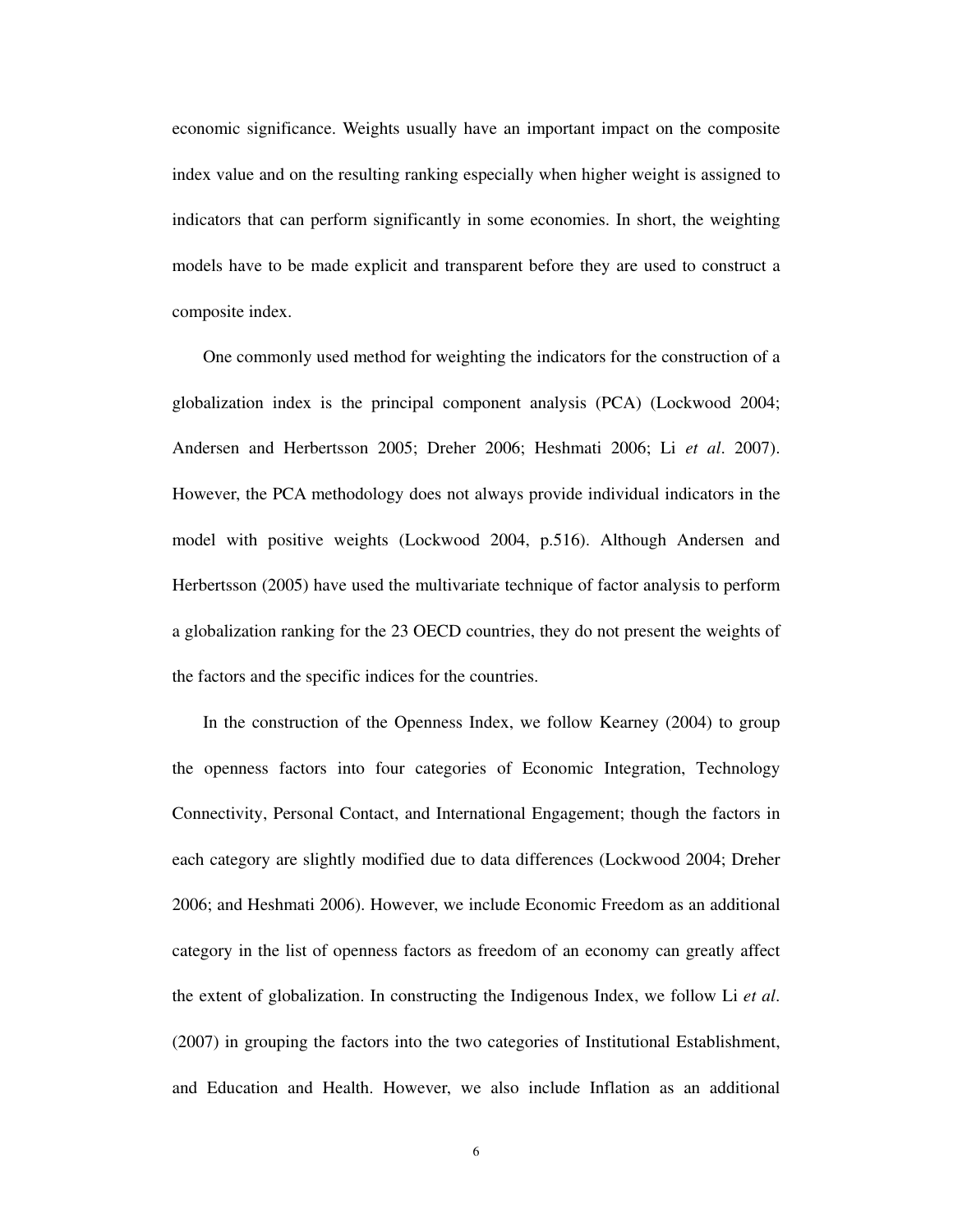indigenous factor as it can provide a good summary indicator on economic indigeneity. The various categories of openness and indigeneous factors are shown in Table 1.

To constructing the two indices, we first transform each variable in the two indicators to a unit-free index (Lockwood 2004; and Dreher 2006). Since we use panel data, the transformation is conducted on an annual basis. We denote the original variable as  $z_{ii}$ . Then the transformed index is

$$
Z_{it} = \begin{cases} \frac{z_{it} - \min_t z_{it}}{\max_t z_{it} - \min_t z_{it}}, & \text{if higher } z_{it} \text{ indicates higher openness (indigencity)},\\ \frac{\max_t z_{it} - z_{it}}{\max_t z_{it} - \min_t z_{it}}, & \text{if higher } z_{it} \text{ indicates less openness (indigencity)}. \end{cases}
$$

The multiple factor analysis is then applied to the transformed indices in order to construct the two indices (Rencher 2002; Andersen and Herbertsson 2005). The construction method used for the Indigenous Index can easily be generalized to the construction of the Openness Index. Denote the three categories of indigenous factors in Table 1 as  $y_1$ ,  $y_2$  and  $y_3$ . There are a total of nine, four and one components in the  $y_1$ ,  $y_2$  and  $y_3$  categories, denoted as  $x_1, \ldots, x_9, x_{10}, \ldots, x_{13}$ , and  $x_{14}$ , respectively.

Suppose there are  $p$  variables  $x_1, \ldots, x_p$  that are used as factors in the construction of the index and *m* underlying common factors  $f_1, \dots, f_m$ , which are orthogonal to each other. The basic model is

$$
x_1 - \mu_1 = \alpha_{11} f_1 + \alpha_{12} f_2 + \dots + \alpha_{1m} f_m + \varepsilon_1
$$
  
\n
$$
x_2 - \mu_2 = \alpha_{21} f_1 + \alpha_{22} f_2 + \dots + \alpha_{2m} f_m + \varepsilon_2
$$
  
\n
$$
\vdots
$$
  
\n
$$
x_p - \mu_p = \alpha_{p1} f_1 + \alpha_{p2} f_2 + \dots + \alpha_{pm} f_m + \varepsilon_p
$$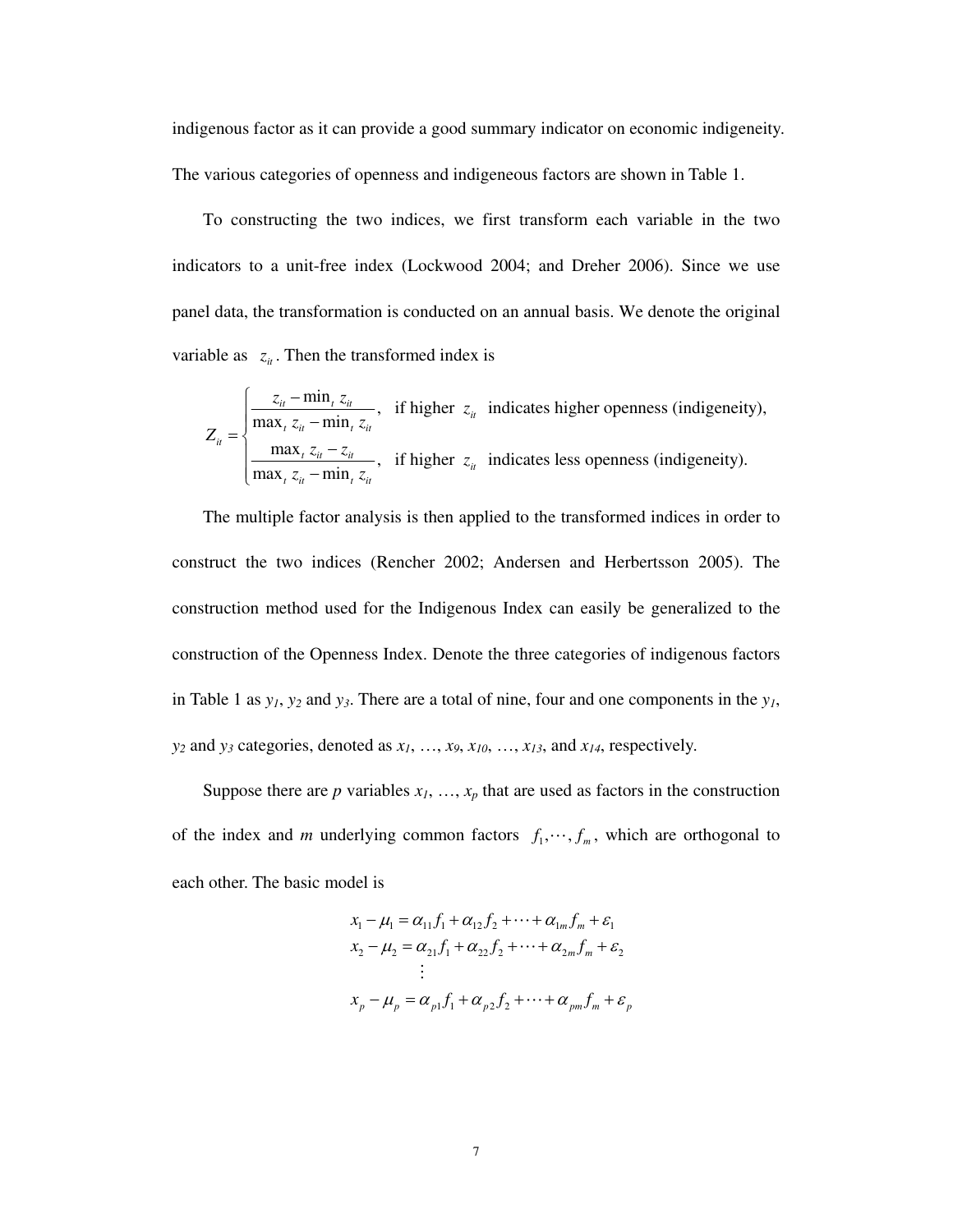| <b>Openness Factors</b>                                         | <b>Indigenous Factors</b>                                |  |  |  |
|-----------------------------------------------------------------|----------------------------------------------------------|--|--|--|
| I. Economic Integration: $(y_l, b_l)$                           | I. Institutional Establishment: $(y_1, b_1)$             |  |  |  |
| 1) Total trade flow (% GDP): $(x_l, a_l; w_l)$                  | 1) Corruption Perception Index: $(x_1, a_1;$             |  |  |  |
| 2) Foreign direct investment (% GDP): $(x_2, a_2; w_2)$         | $W_I$ )                                                  |  |  |  |
| 3) Gross private capital flow (% GDP): $(x_3, a_3; w_3)$        | 2) Voice and accountability: $(x_2, a_2; w_2)$           |  |  |  |
| Restrictions: Average applied tariff rates<br>4)                | 3) Political stability: $(x_3, a_3; w_3)$                |  |  |  |
| (unweighted in %): $(x_4, a_4; w_4)$                            | 4) Government effectiveness: $(x_4, a_4; w_4)$           |  |  |  |
| II. Economic Freedom: $(y_2, b_2)$                              | 5) Regulatory quality: $(x_5, a_5; w_5)$                 |  |  |  |
| 5) Trade freedom $(\%): (x_5, a_5; w_5)$                        | 6) Rule of law: $(x_6, a_6; w_6)$                        |  |  |  |
| 6) Financial freedom (%): $(x_6, a_6; w_6)$                     | 7) Control of corruption: $(x_7, a_7; w_7)$              |  |  |  |
| 7) Investment freedom (%): $(x_7, a_7; w_7)$                    | 8) Property rights protection: $(x_8, a_8; w_8)$         |  |  |  |
| Technology Connectivity: $(y_3, b_3)$<br>III.                   | 9) Regulatory scores: $(x_9, a_9; w_9)$                  |  |  |  |
| 8) Internet users: $(x_8, a_8; w_8)$                            | II. Education and Health: $(y_2, b_2)$                   |  |  |  |
| IV.<br><u>Personal Contact:</u> $(y_4, b_4)$                    | 10) Primary school enrollment rate: $(x_{10},$           |  |  |  |
| 9) International tourism (% population): $(x_9, a_9;$           | $a_{10}$ ; $w_1$ )                                       |  |  |  |
| $w_9$                                                           | 11) Public spending on education: $(x_{II}, a_{II})$ ;   |  |  |  |
| 10) International voice traffic: $(x_{10}, a_{10}; w_{10})$     | $W_{11}$                                                 |  |  |  |
| International Engagement: $(y_5, b_5)$<br>V.                    | 12) Primary school pupil-teacher ratio:                  |  |  |  |
| 11) Membership of international organizations:                  | $(x_{12}, a_{12}; w_{12})$                               |  |  |  |
| $(x_{II}, a_{II}; w_{II})$                                      | 13) Total health expenditure: $(x_{13}, a_{13}; w_{13})$ |  |  |  |
| 12) Government transfer (% GDP): $(x_{12}, a_{12}; w_{12})$     | III. Inflation: $(y_3, b_3)$                             |  |  |  |
| 13) Troop contribution (% of total): $(x_{13}, a_{13}; w_{13})$ | 14) Growth rate of implicit GDP deflator                 |  |  |  |
|                                                                 | (annual %): $(x_{14}, a_{14}; w_{14})$                   |  |  |  |

Table 1 Openness Index and Indigenous Index: Factors and Categories

Note: See Appendix Table for definitions and sources of data.

 Each error term accounts for the part of the variable that is not common with the other variables, the coefficients  $\alpha_{ij}$  are factor loadings, showing how each  $x_i$ individually depends on the common factors  $f_1, \dots, f_m$ . The assumptions we use include (see Rencher 2002, Chapter 13)

$$
E(f_j) = 0, Var(f_j) = 1, cov(f_j, f_k) = 0, j \neq k;
$$
  
\n
$$
E(\varepsilon_i) = 0, Var(\varepsilon_i) = \psi_i, cov(\varepsilon_i, \varepsilon_j) = 0, i \neq j;
$$
 and  
\n
$$
cov(\varepsilon_i, f_j) = 0.
$$

Armed with these assumptions, the first *m* principal components (*m* to be determined) are the good candidates for the common factors. So we choose  $f_1, \dots, f_m$  as the first *m* principal components of the correlation matrix of the *p* variables *x1*, ….., *xp*. Without a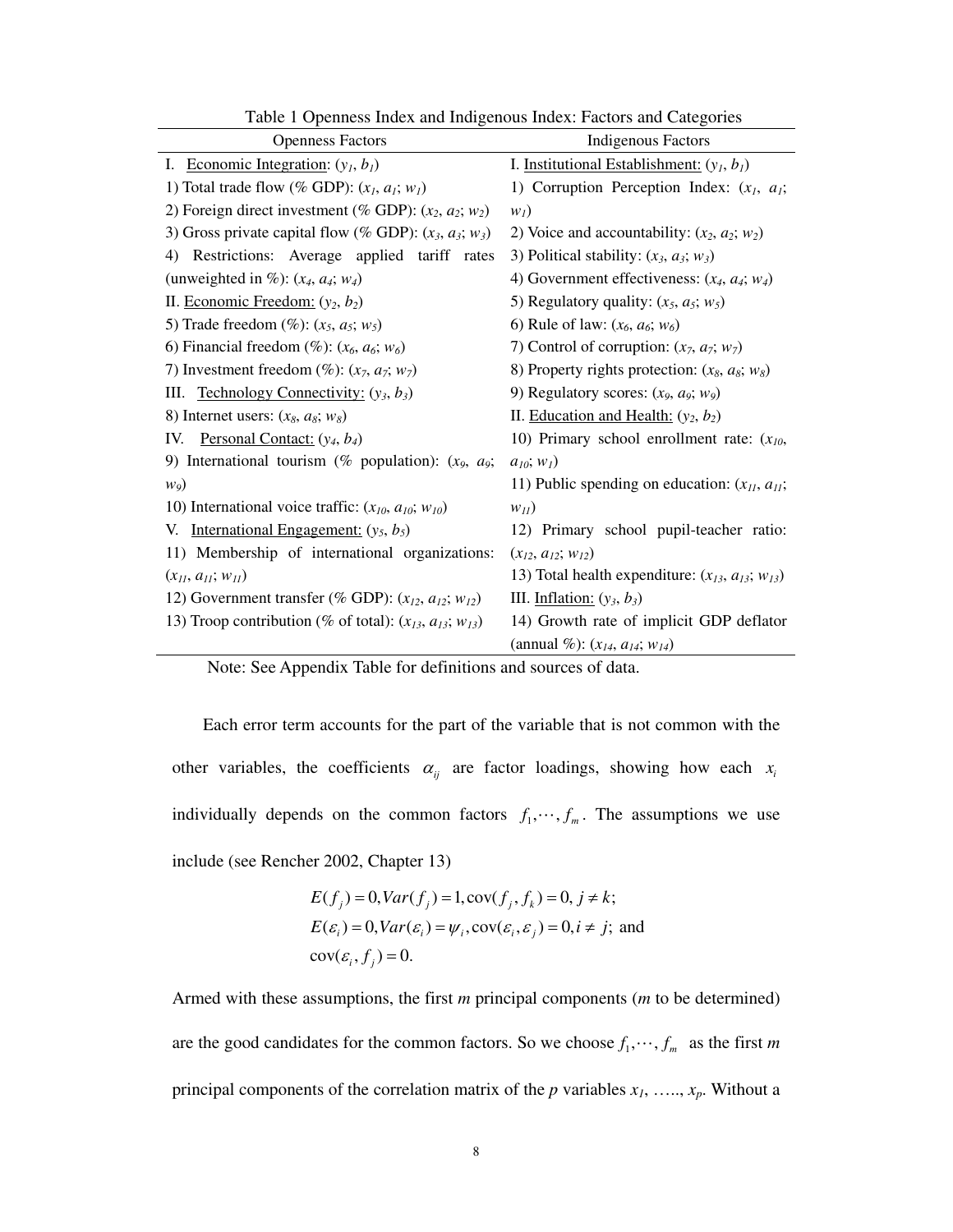loss of generality, we use standardized variables *x1*, ……, *xp*. Therefore, we have  $\alpha_{ij} = corr(x_i, f_j)$ . The variance of  $x_i$  can be partitioned into a component due to the common factors, that is

$$
\sigma_{ii} = Var(x_i) = \left(\alpha_{i1}^2 + \alpha_{i2}^2 + \cdots + \alpha_{im}^2\right) + \psi_i \equiv h_i^2 + \psi_i,
$$

where

Communality = 
$$
h_i^2 = \alpha_{i1}^2 + \alpha_{i2}^2 + \cdots + \alpha_{im}^2
$$
, and

\nSpecific variance =  $\psi_i$ .

The former is also called the common variance. The factor loadings (the correlation between  $x_i$  and the principal components)  $(\alpha_{i1}, \alpha_{i2}, \dots, \alpha_{im})$  and the communality  $h_i^2$  reflect the contribution of  $x_i$  to the principal components. The larger the communality  $h_i^2$  is, the higher the contribution of the communality to the variance of  $x_i$ , and more information about  $x_i$  is reflected. Therefore, the communality can be used as a gist to determine the weight for each of the individual factors. The weights of  $x_1$ , ...,  $x_p$  are defined as

$$
w_i = h_i^2 / \sum_{i=1}^p h_i^2
$$
,  $i = 1, \dots, p$ ,

with  $0 < w_i < 1$  and  $\sum_{i=1}^{p} w_i^2 = 1$  $\sum_{i=1}^{p} w_i^2 = 1$ .

In constructing the Indigenous Index, the weights are determined by using the following steps. All the weights that correspond with the indicators are shown in Table 1.

Step 1: We conduct the PCA on the sample correlation matrix R of the sample of the variables  $x_1, x_2, \dots, x_{14}$  and select the first *m* principal components  $f_1, \dots, f_m$  with the cumulative proportion of the total variance greater than 80 percent, that is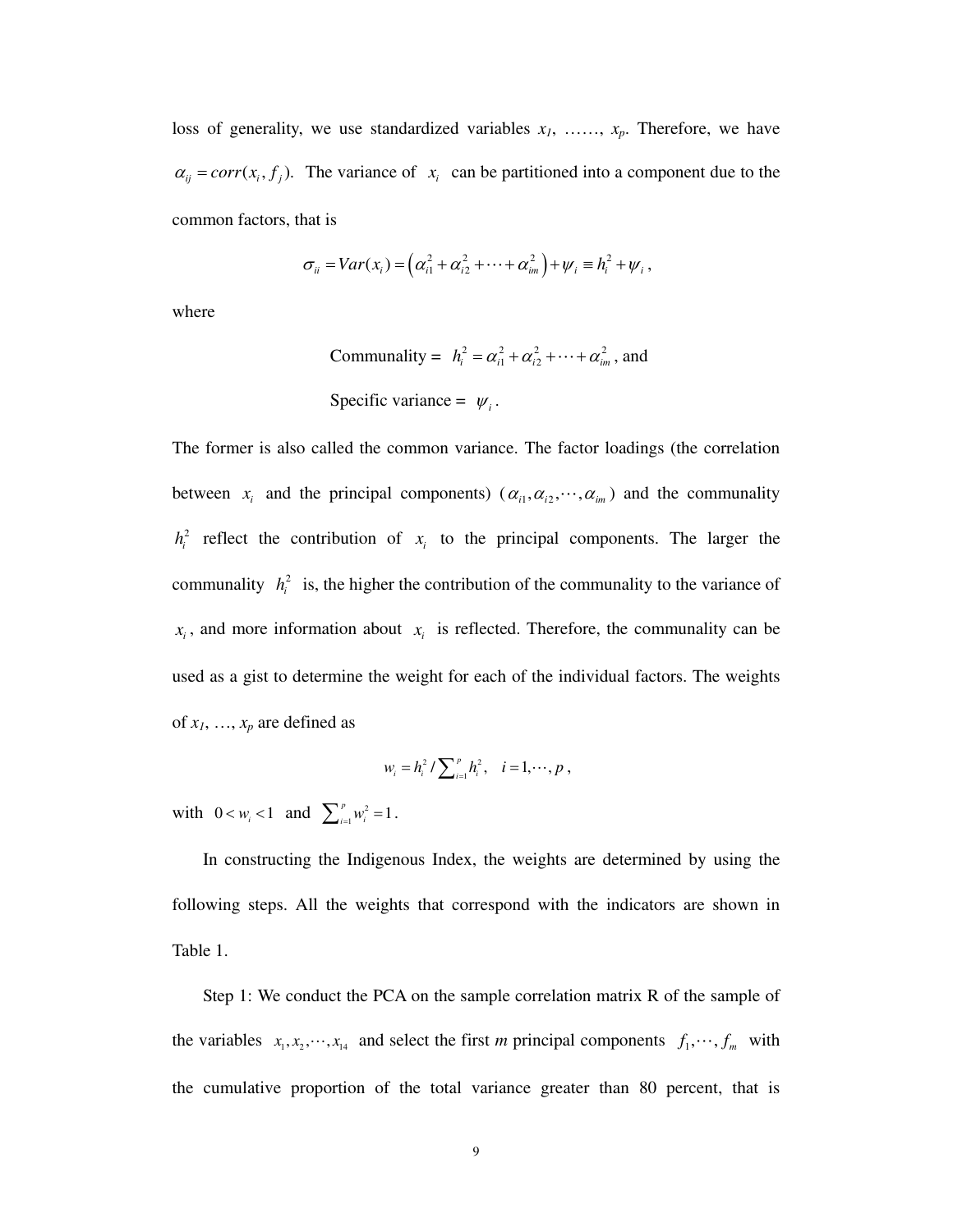14  $\sum_{i=1}^{m} \lambda_i / \sum_{i=1}^{14} \lambda_i \ge 80\%$ , where  $\lambda_1, \dots, \lambda_{14}$  are the 14 eigenvalues of R with  $\lambda_1 \geq \cdots \geq \lambda_{14}$ .

Step 2: For each  $x_i$  (*i*=1, 2, …, 14), we calculate the correlation between  $x_i$  and each principal component  $f_j$ ,  $j = 1, 2, ..., m$ , that is  $\alpha_i = (\alpha_{i1}, \alpha_{i2}, ..., \alpha_{im})$ , and construct the commuality  $H_i = h_i^2 = \alpha_{i1}^2 + \alpha_{i2}^2 + \cdots + \alpha_{im}^2$ .

Step 3: Determine the weights  $a = (a_1, a_2, \dots, a_{14})$  of factors  $x_1, x_2, \dots, x_{14}$  in their corresponding categories as follows

$$
\left(\frac{H_{1}}{\sum_{i=1}^{9}H_{i}}, \frac{H_{2}}{\sum_{i=1}^{9}H_{i}}, \frac{H_{3}}{\sum_{i=1}^{9}H_{i}}, \frac{H_{4}}{\sum_{i=1}^{9}H_{i}}, \frac{H_{5}}{\sum_{i=1}^{9}H_{i}}, \frac{H_{6}}{\sum_{i=1}^{9}H_{i}}, \frac{H_{7}}{\sum_{i=1}^{9}H_{i}}, \frac{H_{8}}{\sum_{i=1}^{9}H_{i}}, \frac{H_{9}}{\sum_{i=1}^{9}H_{i}}, \frac{H_{10}}{\sum_{i=10}^{13}H_{i}}, \frac{H_{11}}{\sum_{i=10}^{13}H_{i}}, \frac{H_{12}}{\sum_{i=10}^{13}H_{i}}, \frac{H_{13}}{\sum_{i=10}^{13}H_{i}}, 1\right)
$$

The indexes for categories  $y_1, y_2, y_3$  are defined as

$$
y_1 = \sum_{i=1}^9 a_i x_i
$$
,  $y_2 = \sum_{i=10}^{13} a_i x_i$ , and  $y_3 = x_{14}$ ,

Step 4: Determine the weights  $b = (b_1, b_2, b_3)$  in each category of  $y_1, y_2, y_3$ 

$$
b = (b_1, b_2, b_3) = \left(\frac{\sum_{i=1}^{9} H_i}{\sum_{i=1}^{14} H_i}, \frac{\sum_{i=10}^{13} H_i}{\sum_{i=1}^{14} H_i}, \frac{H_{14}}{\sum_{i=1}^{14} H_i}\right).
$$

The weights of  $x_1, x_2, \dots, x_{14}$  in the composite indigenous index are, respectively,

$$
(w_{1}, w_{2}, \dots, w_{14}) = (a_{1}b_{1}, a_{2}b_{1}, a_{3}b_{1}, a_{4}b_{1}, a_{5}b_{1}, a_{6}b_{1}, a_{7}b_{1}, a_{8}b_{1}, a_{10}b_{2}, a_{11}b_{2}, a_{12}b_{2}, a_{13}b_{2}, b_{3})
$$
  
\n
$$
= \left(\frac{H_{1}}{\sum_{i=1}^{14} H_{i}}, \frac{H_{2}}{\sum_{i=1}^{14} H_{i}}, \frac{H_{3}}{\sum_{i=1}^{14} H_{i}}, \frac{H_{4}}{\sum_{i=1}^{14} H_{i}}, \frac{H_{5}}{\sum_{i=1}^{14} H_{i}}, \frac{H_{6}}{\sum_{i=1}^{14} H_{i}}, \frac{H_{7}}{\sum_{i=1}^{14} H_{i}}, \frac{H_{8}}{\sum_{i=1}^{14} H_{i}}, \frac{H_{8}}{\sum_{i=1}^{14} H_{i}}, \frac{H_{9}}{\sum_{i=1}^{14} H_{i}}, \frac{H_{10}}{\sum_{i=1}^{14} H_{i}}, \frac{H_{11}}{\sum_{i=1}^{14} H_{i}}, \frac{H_{12}}{\sum_{i=1}^{14} H_{i}}, \frac{H_{13}}{\sum_{i=1}^{14} H_{i}}\right)
$$

We calculate the composite Indigenous Index as  $b_1y_2 + b_2y_2 + b_3y_3 = \sum_{i=1}^{14} w_i x_i$ .

The Openness Index can be constructed in the similar way. We illustrate as an example by using the two years of 1998 and 2005 to show the procedures in the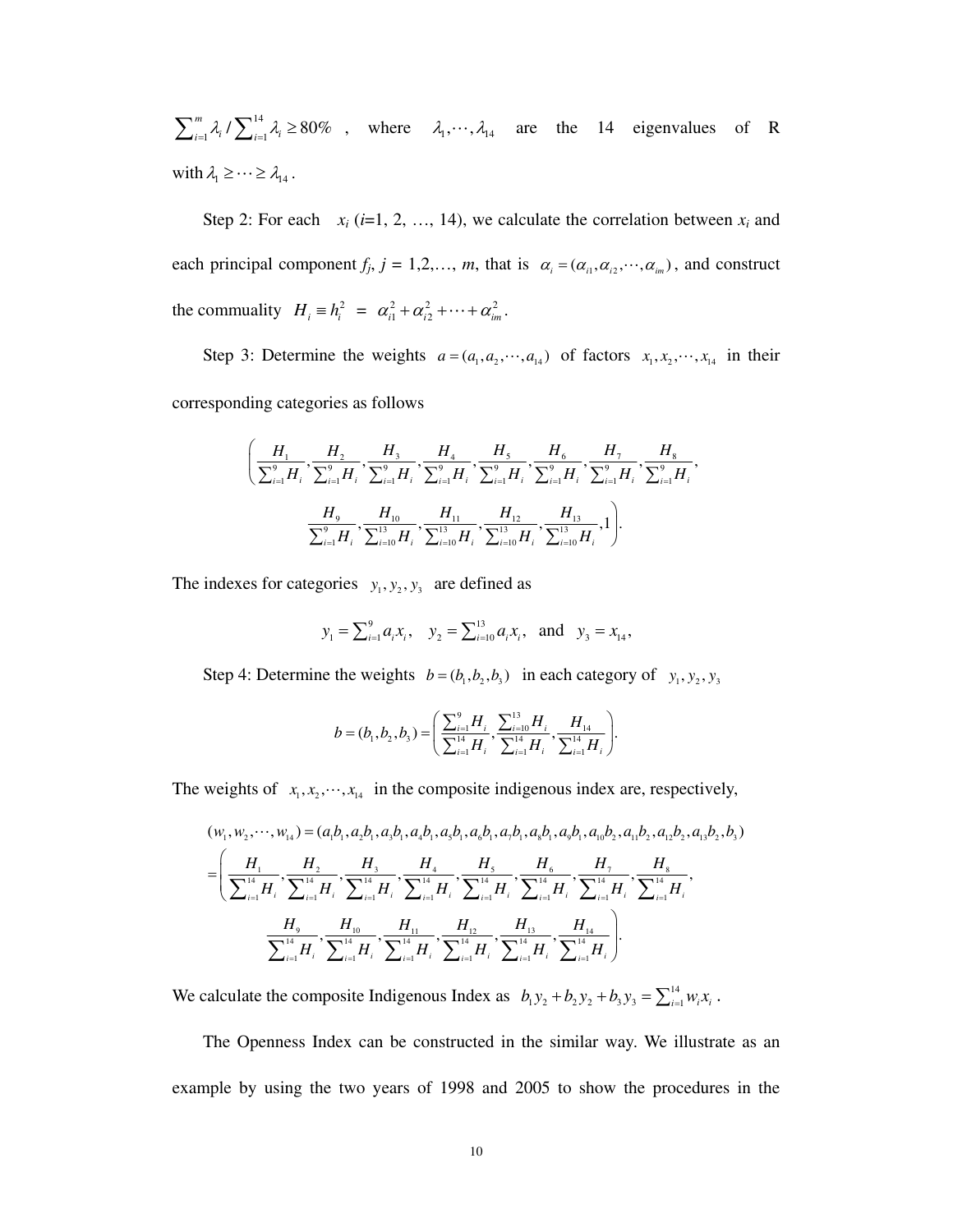construction of the two indices. In the construction of the Openness Index, Table 2 shows that the first seven principal components in 1998 (*m*=7) and the first six principal components in 2005 (*m*=6) have the cumulative proportion of the total variance greater than 80 percent. In the construction of the Indigenous Index, the first four principal components in both 1998 (*m*=4) and 2005 (*m*=4) have the cumulative proportion of the total variance greater than 80 percent.

 Table 3 presents the weights used in the construction of the two indices. For the two years of 1998 and 2005 in the Openness Index, the weights of the *y2* (Economic Freedom) and *y<sup>5</sup>* (International Engagement) categories have increased, from 0.281 in 1998 to 0.302 in 2005 and from 0.216 in 1998 to 0.233 in 2005, respectively. These two categories of Economic Freedom and International Engagement are playing increasingly important roles in the globalization process. The conventional category of *y1* (Economic Integration) has the second largest weight, showing that it is still an important category in the globalization.

 For the two years of 1998 and 2005 in the Indigenous Index, the *y1* category (Institutional Establishment) has a larger weight (0.709, 0.702) than the other two categories of  $y_2$  (Education and Health) (0.230, 0.265) and  $y_3$  (Inflation) (0.061, 0.033). In the  $y_1$  category (Institutional Establishment), the factors  $x_4$ ,  $x_6$  and  $x_7$  have the similar weights while the other six factors share a smaller weight. Of all the three categories, the *y3* category (Inflation) has a lowest weight. But as a factor in the index, the weight of the inflation factor in 2005 is almost half of that in 1998, implying that the contribution of inflation to indigeneity has become smaller in 2005.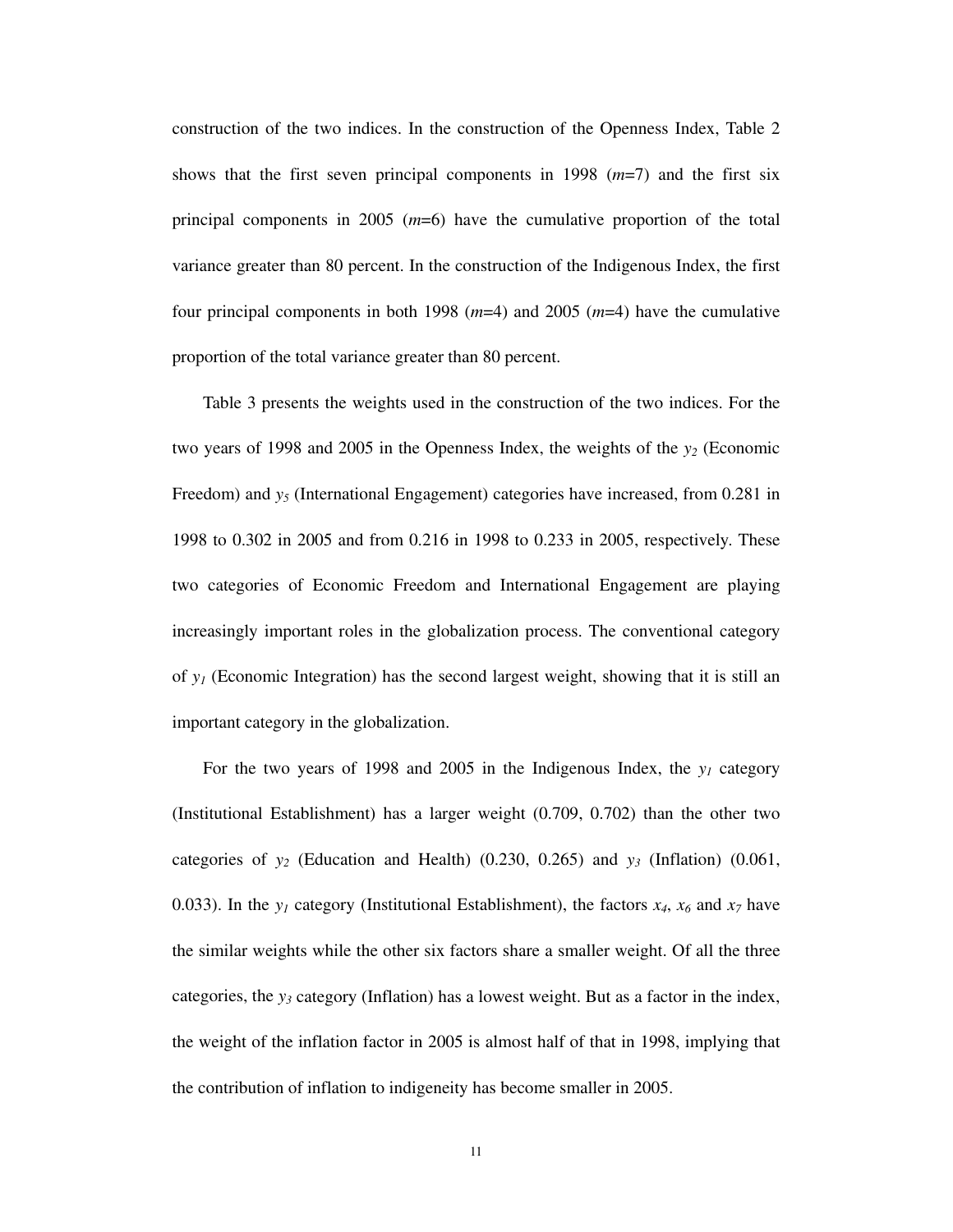|                |              | Twore $\mathcal{L}$ cannot convention (70) or the Total variance (1220 and 2002) |                  |              |              |                      |                                     |                  |                                    |                                           |               |               |               |
|----------------|--------------|----------------------------------------------------------------------------------|------------------|--------------|--------------|----------------------|-------------------------------------|------------------|------------------------------------|-------------------------------------------|---------------|---------------|---------------|
| Openness Index |              |                                                                                  |                  |              |              |                      |                                     |                  |                                    |                                           |               |               |               |
| $\gamma_{1}$   | $\gamma$ ,   | $\gamma_{3}$                                                                     | ${\mathcal Y}_4$ | $\gamma_{5}$ | $\gamma_{6}$ | $\gamma_{7}$         | $\gamma_{\rm s}$                    | $\gamma_{\rm o}$ | $\chi_{10}$                        | $\gamma_{11}$                             | $\gamma_{12}$ | $\gamma_{13}$ |               |
| 34.59          | 49.47        | 59.34                                                                            | 67.79            | 74.17        |              |                      |                                     |                  |                                    | 96.09                                     | 98.38         |               | 100.00        |
| 40.53          | 53.64        | 62.73                                                                            | 69.77            | 75.64        |              |                      | 88.83                               | 91.94            | 94.43                              | 96.76                                     | 98.64         |               | 100.00        |
|                |              |                                                                                  |                  |              |              |                      |                                     |                  |                                    |                                           |               |               |               |
| $\gamma_{1}$   | $\gamma_{2}$ | $\gamma_{3}$                                                                     | ${\mathcal Y}_4$ | $\gamma_{5}$ | $\gamma_{6}$ | $\gamma_{7}$         | ${\mathcal Y}_8$                    | $\gamma_{\rm o}$ | $\mathcal{Y}_{10}$                 | $\mathcal{Y}_{11}$                        | $\gamma_{12}$ | $\gamma_{13}$ | $\gamma_{14}$ |
| 60.22          | 68.17        |                                                                                  |                  |              |              |                      |                                     |                  |                                    | 98.89                                     | 99.61         | 99.84         | 100.00        |
| 63.09          | 71.28        | 77.64                                                                            | 82.93            |              |              | 93.85                |                                     |                  | 98.77                              | 99.34                                     | 99.75         | 99.89         | 100.00        |
|                |              |                                                                                  | 75.66            |              | 81.42 85.59  | 81.25<br>87.58 91.23 | 79.07 83.75<br>85.27<br>89.26 92.23 |                  | Indigenous Index<br>94.78<br>96.17 | 87.56 90.75 93.52<br>96.42 97.69<br>97.75 |               |               |               |

Table 2 Cumulative Proportion (%) of the Total Variance (1998 and 2005)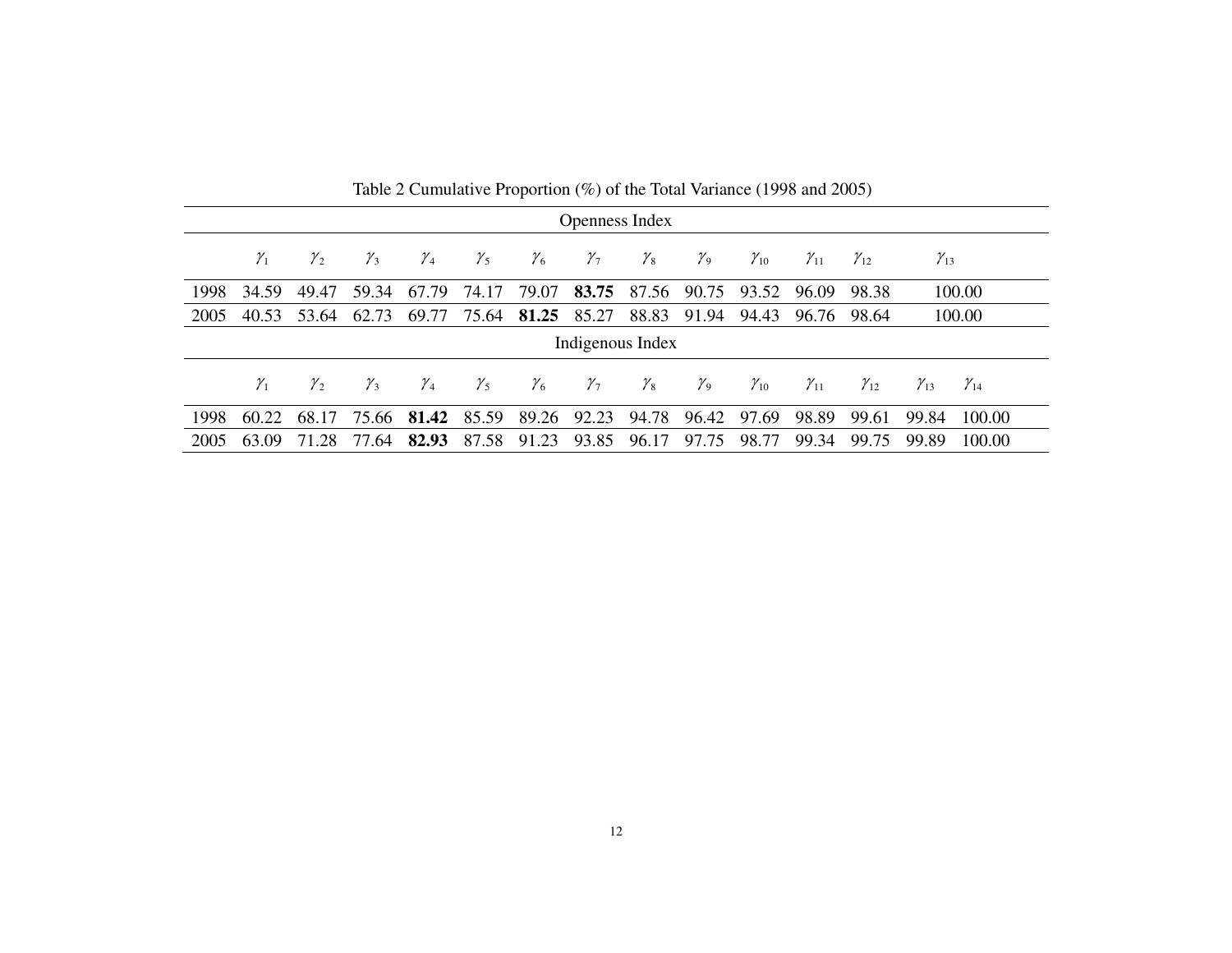|          | Openness Index                     |       |       | $y_I$           |                |         | $y_2$             |          | $y_3$ |       |       | $y_4$                |          | $y_5$             |             |
|----------|------------------------------------|-------|-------|-----------------|----------------|---------|-------------------|----------|-------|-------|-------|----------------------|----------|-------------------|-------------|
|          |                                    | $x_1$ | $x_2$ | $\chi_3$        | $x_4$          | $x_{5}$ | $x_6$             | $\chi_7$ | $x_8$ |       | $x_9$ | $x_{10}$             | $x_{11}$ | $x_{12}$          | $x_{13}$    |
| $\infty$ | Weights in categories: $a_i$       | 0.225 |       | 0.294           | 0.215<br>0.266 |         | 0.268 0.365 0.367 |          | 1.000 |       |       | 0.436 0.564          |          | 0.328 0.263 0.409 |             |
| 99       | Weights between categories: $b_i$  |       |       | 0.265           |                |         | 0.281             |          | 0.093 |       |       | 0.145                |          | 0.216             |             |
|          | Weights in the index: $w_i$        | 0.060 | 0.078 |                 | 0.057<br>0.071 |         | 0.075 0.103 0.103 |          | 0.093 |       |       | 0.063 0.082          | 0.071    |                   | 0.057 0.088 |
| $\Omega$ | Weights in categories: $a_i$       | 0.256 |       | 0.212           | 0.368<br>0.164 |         | 0.313 0.363 0.324 |          | 1.000 |       |       | 0.574 0.426          | 0.343    |                   | 0.338 0.319 |
| 200      | Weights between categories $b_i$   |       |       | 0.244           |                |         | 0.302             |          | 0.086 |       |       | 0.135                |          | 0.233             |             |
|          | Weights in the index: $w_i$        | 0.062 |       | 0.052           | 0.040 0.090    |         | 0.0940.110 0.098  |          | 0.086 |       |       | 0.078 0.058          |          | 0.080 0.079 0.074 |             |
|          | Indigenous Index                   |       |       |                 |                | $y_1$   |                   |          |       |       |       |                      | $y_2$    |                   | $y_3$       |
|          |                                    | $x_1$ | $x_2$ | $\mathcal{X}_3$ | $x_4$          | $x_5$   | $x_6$             | $x_7$    | $x_8$ | $x_9$ |       | $x_{10}$<br>$x_{11}$ | $x_{12}$ | $x_{13}$          | $x_{14}$    |
|          | Weights in categories: $a_i$       | 0.114 | 0.099 | 0.096           | 0.123          | 0.096   | 128               | 0.127    | 0.107 | 0.108 |       | 0.249<br>0.247       | 0.226    | 0.278             | 1.000       |
| 1998     | Weights between categories: $b_i$  |       |       |                 |                | 0.709   |                   |          |       |       |       |                      | 0.230    |                   | 0.061       |
|          | Weights in the index: $w_i$        | 0.081 | 0.070 | 0.068           | 0.087          | 0.068   | 0 U U             | 0.090    | 0.076 | 0.077 | 0.057 | 0.057                | 0.052    | 0.064             | 0.061       |
| $\sigma$ | Weights in categories: $a_i$       | 0.112 | 0.097 | 0.098           |                | 0.115   | 126               | 0.125    | 0.113 | 0.092 |       | 0.336 0.239 0.219    |          | 0.206             | 1.000       |
| 200      | Weights between cate gories: $b_i$ |       |       |                 |                | 0.702   |                   |          |       |       |       |                      | 0.265    |                   | 0.033       |
|          | Weights in the index: $w_i$        | 0.079 | 0.068 | 0.069           | 0.086          | 0.081   | 0.088             | 0.088    | 0.079 | 0.065 |       | 0.089<br>0.063       | 0.058    | 0.055             | 0.033       |

Table 3 Weights in the Two Indices (1998 and 2005)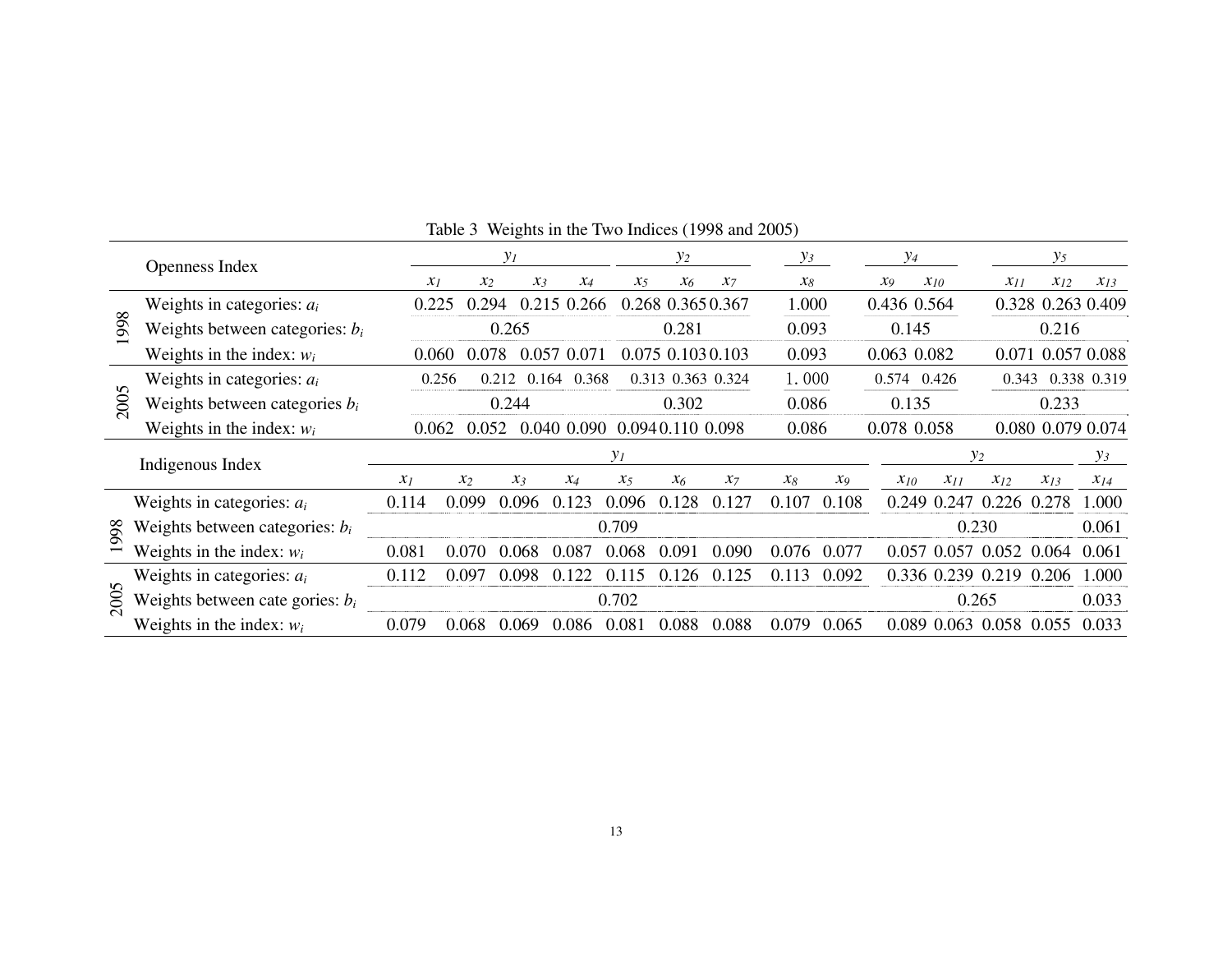Table 4 and Table 5 show, respectively, the ranking of the 8-year average of the Openness Index and the Indigenous Index for our sample economies.<sup>1</sup> In the Openness Index, the two most open or globalized world economies are Hong Kong with an average score of 0.656 and Singapore with an average score of  $0.642$ .<sup>2</sup> The United States ranks  $15<sup>th</sup>$  in the Openness Index with the average score of 0.488. The ranking of China  $(105<sup>th</sup>)$  and India  $(109<sup>th</sup>)$  are similar in the Openness Index. When considering the two indices, there are 16 economies in the top 20 of the Indigenous Index are also listed in the top 20 of the Openness Index. For example, Hong Kong ranks higher in the Openness Index than in the Indigenous Index. The United States have the same ranking in the two indices. Although China ranks low in the two indices, China has a higher ranking (ranked  $89<sup>th</sup>$ ) in Indigenous Index than in the Openness Index (ranked  $105<sup>th</sup>$ ).

Among the top 10 economies in the two indices, seven of them are European economies. Hong Kong and Singapore are the only two Asian economies that are ranked first and second in the Openness Index. The other ones in the top 10 of the Indigenous Index are Canada, Australia and New Zealand. Asian Economies fail to enter the top 10 in the Indigenous Index, though both Hong Kong and Singapore are situated in the top 20.

 $\overline{a}$ 

<sup>1</sup> The rankings will not make a difference whether one uses the calculated indices here or the further panel normalized indices introduced in the beginning of next section as the latter is equal to the former scaled by a positive constant.

 $2<sup>2</sup>$  Due to the difference in the methodology, categorization of factors and the sample of economies in construction, the rankings according to the Openness Index in this study are not completely the same as those ranking, in the globalization index in Dreher (2006). However, the rankings are generally consistent with each other. For example, between the two rankings, there are 16 world economies which are similarly included in top 20 of the two indices.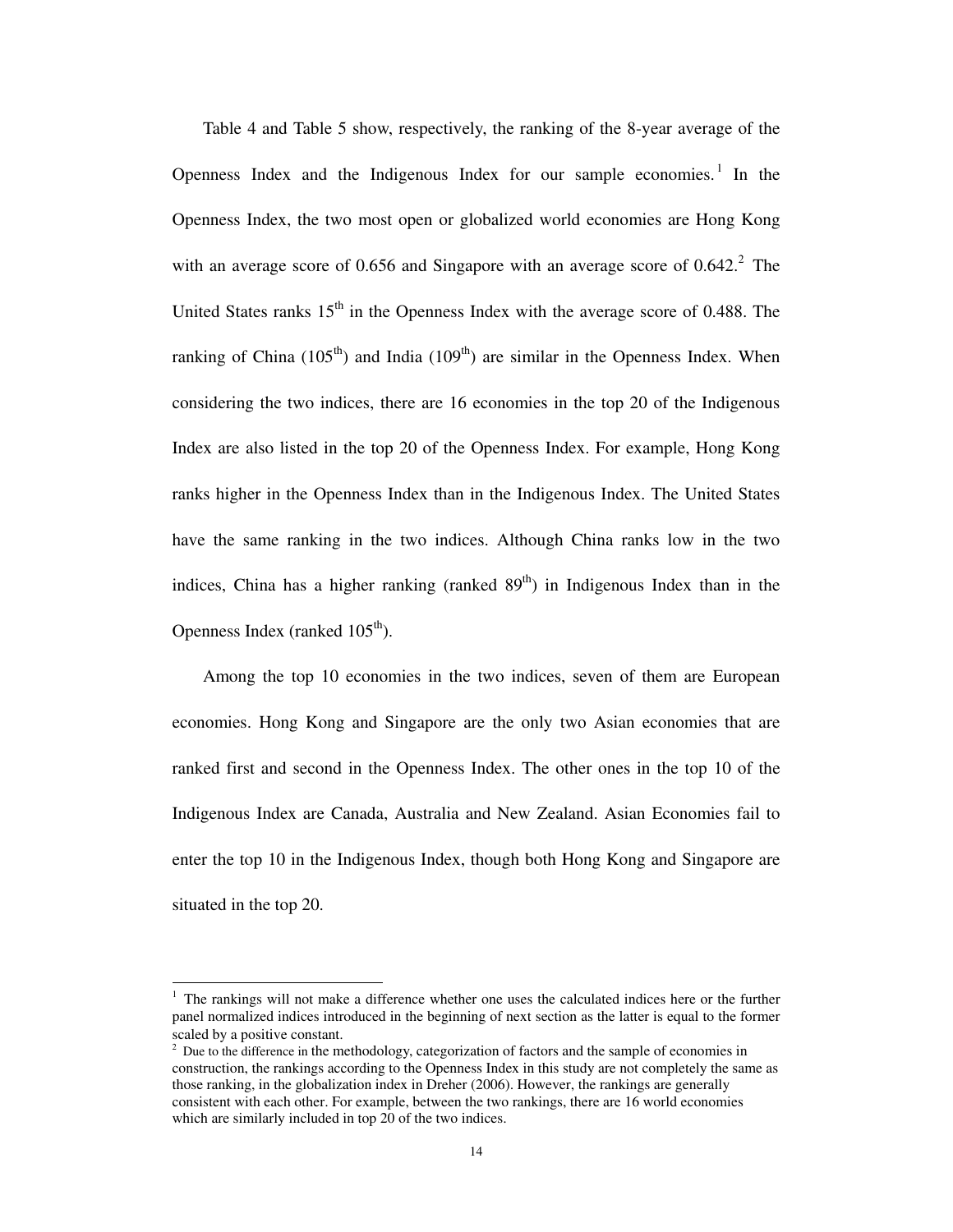|                | rabic + Openhess muck (Average or 1990-2000) |       |    |                   |       |                      |       |  |
|----------------|----------------------------------------------|-------|----|-------------------|-------|----------------------|-------|--|
|                | Ranking/Economy                              | Score |    | Ranking/Economy   | Score | Ranking/Economy      | Score |  |
| 1              | Hong Kong                                    | 0.656 | 42 | Bolivia           | 0.371 | 83<br>Mauritius      | 0.270 |  |
| $\overline{c}$ | Singapore                                    | 0.642 | 43 | Greece            | 0.370 | 84 Russia Fed.       | 0.269 |  |
| 3              | Ireland                                      | 0.630 | 44 | Uruguay           | 0.376 | 85<br>Senegal        | 0.268 |  |
| $\overline{4}$ | Netherlands                                  | 0.581 | 45 | <b>Botswana</b>   | 0.365 | 86<br>Kenya          | 0.268 |  |
| 5              | Switzerland                                  | 0.580 | 46 | Armenia           | 0.357 | 87<br>Indonesia      | 0.268 |  |
| 6              | Sweden                                       | 0.563 | 47 | Japan             | 0.356 | 88<br>Ecuador        | 0.265 |  |
| $\overline{7}$ | United Kingdom                               | 0.537 | 48 | Croatia           | 0.353 | 89<br>Tunisia        | 0.265 |  |
| 8              | New Zealand                                  | 0.524 | 49 | Turkey            | 0.342 | 90 Brazil            | 0.260 |  |
| 9              | Demark                                       | 0.519 | 50 | Malaysia          | 0.341 | Tanzania<br>91       | 0.259 |  |
|                | 10 Estonia                                   | 0.510 | 51 | Costa Rica        | 0.338 | 92<br>Bangladesh     | 0.259 |  |
| 11             | Austria                                      | 0.509 |    | 52 Peru           | 0.332 | 93<br>Nigeria        | 0.258 |  |
| 12             | Czeck Republic                               | 0.508 | 53 | Columbia          | 0.328 | Georgia<br>94        | 0.255 |  |
| 13             | Belgium                                      | 0.508 | 54 | Bulgaria          | 0.325 | 95<br>Morocco        | 0.255 |  |
|                | 14 Finland                                   | 0.502 | 55 | Lesotho           | 0.323 | 96 Venezuela, RB     | 0.250 |  |
| 15             | <b>United States</b>                         | 0.488 |    | 56 Albania        | 0.321 | Malawi<br>97.        | 0.247 |  |
|                | 16 Canada                                    | 0.484 | 57 | Argentina         | 0.320 | 98 Gabon             | 0.245 |  |
| 17             | Australia                                    | 0.475 | 58 | South Africa      | 0.320 | 99 Papua N. Guinea   | 0.245 |  |
| 18             | Iceland                                      | 0.471 | 59 | Nicaragua         | 0.319 | 100 Saudi Arabia     | 0.241 |  |
| 19             | Germany                                      | 0.463 | 60 | Ghana             | 0.317 | 101 Egypt Arab Rep.  | 0.240 |  |
| 20             | Italy                                        | 0.450 | 61 | Paraguay          | 0.312 | 102 Madagascar       | 0.238 |  |
|                | 21 France                                    | 0.439 | 62 | Macedonia         | 0.311 | 103 Eritrea          | 0.231 |  |
| 22             | Spain                                        | 0.437 | 63 | Mexico            | 0.309 | 104 Rwanda           | 0.220 |  |
| 23             | Portugal                                     | 0.433 | 64 | Moldova           | 0.306 | 105 China            | 0.218 |  |
|                | 24 Norway                                    | 0.424 | 65 | Guatemala         | 0.305 | 106 Yemen, Rep.      | 0.218 |  |
|                | 25 Malta                                     | 0.419 |    | 66 Romania        | 0.305 | 107 Belarus          | 0.215 |  |
|                | 26 Hungary                                   | 0.419 | 67 | Thailand          | 0.310 | 108 Kazakhstan       | 0.214 |  |
|                | 27 Israel                                    | 0.413 | 68 | Philippines       | 0.299 | 109 India            | 0.214 |  |
|                | 28 Poland                                    | 0.408 | 69 | Guyana            | 0.295 | 110 Niger            | 0.209 |  |
|                | 29 El Salvador                               | 0.406 | 70 | Kuwait            | 0.295 | 111 Sierra Leone     | 0.205 |  |
| 30             | Cyprus                                       | 0.405 | 71 | Mali              | 0.291 | 112 Tajikistan       | 0.205 |  |
| 31             | Trinidad/Tobago                              | 0.388 | 72 | Honduras          | 0.287 | 113 Angola           | 0.200 |  |
|                | 32 Swaziland                                 | 0.384 | 73 | Zambia            | 0.287 | 114 Ethiopia         | 0.193 |  |
|                | 33 Chile                                     | 0.384 |    | 74 Ukraine        | 0.285 | 115 Vietnam          | 0.187 |  |
| 34             | Solvak Republic                              | 0.383 | 75 | Uganda            | 0.283 | 116 Burundi          | 0.180 |  |
|                | 35 Lithuania                                 | 0.383 | 76 | Kyrgyz Rep.       | 0.283 | 117 Congo, Rep.      | 0.180 |  |
|                | 36 Taiwan                                    | 0.380 | 77 | Cambodia          | 0.283 | 118 Azerbaijan       | 0.173 |  |
|                | 37 Latvia                                    | 0.380 |    | 78 Pakistan       | 0.282 | 119 Sudan            | 0.166 |  |
| 38             | Korea Republic                               | 0.380 | 79 | Fiji              | 0.280 | 120 Lao PDR          | 0.142 |  |
|                | 39 Jordan                                    | 0.377 |    | 80 Dominican Rep. | 0.280 | 121 Iran Islamic Rep | 0.123 |  |
| 40             | Panama                                       | 0.376 | 81 | Sri Lanka         | 0.277 | 122 Syrian Arab Rep  | 0.113 |  |
|                |                                              |       | 82 |                   |       |                      |       |  |
| 41             | Slovenia                                     | 0.371 |    | Oman              | 0.275 |                      |       |  |

Table 4 Openness Index (Average of 1998-2005)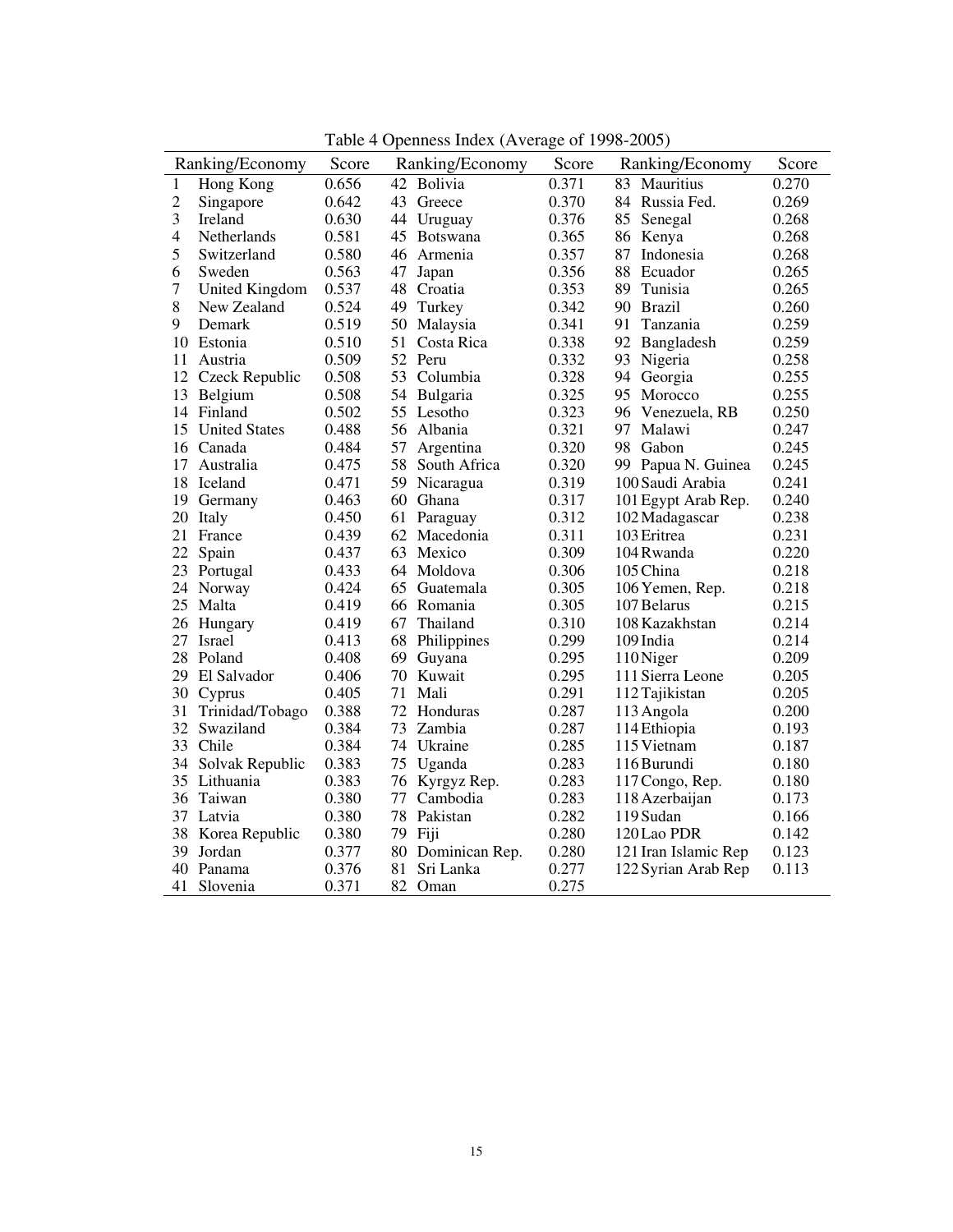Table 5 Indigenous Index (Average of 1998-2005)

|                | Ranking/Economy      | Score | Ranking/Economy |                 | Score |     | Ranking/Economy | Score |
|----------------|----------------------|-------|-----------------|-----------------|-------|-----|-----------------|-------|
| 1              | Denmark              | 0.856 | 42              | Malaysia        | 0.538 | 83  | Nicaragua       | 0.372 |
| $\overline{c}$ | Iceland              | 0.835 | 43              | Slovak Republic | 0.536 | 84  | Moldova         | 0.369 |
| 3              | New Zealand          | 0.828 | 44              | Latvia          | 0.525 | 85  | Zambia          | 0.362 |
| 4              | Finland              | 0.827 | 45              | Tunisia         | 0.523 | 86  | Guatemala       | 0.349 |
| 5              | Sweden               | 0.814 | 46              | Lesotho         | 0.518 | 87  | Tanzania        | 0.349 |
| 6              | Norway               | 0.807 | 47              | Tunisia         | 0.518 | 88  | Kenya           | 0.348 |
| $\overline{7}$ | Switzerland          | 0.803 | 48              | Jordan          | 0.504 | 89  | China           | 0.342 |
| 8              | Canada               | 0.798 | 49              | <b>Brazil</b>   | 0.489 | 90  | Armenia         | 0.340 |
| 9              | United Kingdom       | 0.789 | 50              | Panama          | 0.489 | 91  | Albania         | 0.335 |
| 10             | Australia            | 0.781 | 51              | El Salvador     | 0.487 | 92  | Ethiopia        | 0.334 |
| 11             | Singapore            | 0.766 | 52              | Netherlands     | 0.478 | 93  | Papua N. Guinea | 0.330 |
| 12             | Germany              | 0.762 | 53              | Bulgaria        | 0.473 | 94  | Yemen, Rep.     | 0.330 |
| 13             | Austria              | 0.760 | 54              | Thailand        | 0.473 | 95  | Russia Fed.     | 0.326 |
| 14             | Ireland              | 0.756 | 55              | Croatia         | 0.468 | 96  | Ukraine         | 0.324 |
| 15             | <b>United States</b> | 0.755 | 56              | Guyana          | 0.463 | 97  | Venezuela, RB   | 0.320 |
| 16             | Hong Kong            | 0.741 | 57              | Saudi Arabia    | 0.454 | 98  | Cambodia        | 0.316 |
| 17             | France               | 0.708 | 58              | Mexico          | 0.452 | 99  | Ecuador         | 0.309 |
| 18             | Belgium              | 0.704 | 59              | Argentina       | 0.452 | 100 | Eritrea         | 0.306 |
| 19             | Portugal             | 0.695 | 60              | Malawi          | 0.447 | 101 | Paraguay        | 0.306 |
| 20             | Chile                | 0.684 | 61              | Morocco         | 0.445 | 102 | Kyrgyz Rep.     | 0.302 |
| 21             | Japan                | 0.682 | 62              | Fiji            | 0.443 | 103 | Syrian Arab Re  | 0.301 |
| 22             | Spain                | 0.677 | 63              | Swaziland       | 0.441 | 104 | Kazakhstan      | 0.297 |
| 23             | Malta                | 0.676 | 64              | Turkey          | 0.424 | 105 | Rwanda          | 0.294 |
| 24             | Slovenia             | 0.649 | 65              | Mali            | 0.419 | 106 | Niger           | 0.292 |
| 25             | Cyprus               | 0.644 | 66              | Egypt, Arab Rep | 0.418 | 107 | <b>Belarus</b>  | 0.291 |
| 26             | Taiwan               | 0.641 | 67              | Madagascar      | 0.417 | 108 | Bangladesh      | 0.288 |
| 27             | Israel               | 0.638 | 68              | Gabon           | 0.414 | 109 | Iran Islamic Re | 0.284 |
| 28             | Estonia              | 0.637 | 69              | Colombia        | 0.410 | 110 | Georgia         | 0.274 |
| 29             | Hungary              | 0.612 | 70              | <b>Bolivia</b>  | 0.410 | 111 | Vietnam         | 0.269 |
| 30             | Italy                | 0.609 | 71              | India           | 0.407 | 112 | Pakistan        | 0.267 |
| 31             | Czech Republic       | 0.603 | 72              | Ghana           | 0.407 | 113 | Indonesia       | 0.263 |
| 32             | Lithuania            | 0.595 | 73              | Philippines     | 0.405 | 114 | Azerbaijan      | 0.255 |
| 33             | Costa Rica           | 0.590 | 74              | Sri Lanka       | 0.402 | 115 | Sierra Leone    | 0.253 |
| 34             | <b>Botswana</b>      | 0.584 | 75              | Peru            | 0.401 | 116 | Nigeria         | 0.247 |
| 35             | Greece               | 0.571 | 76              | Senegal         | 0.399 | 117 | Lao PDR         | 0.230 |
| 36             | Korea, Rep.          | 0.567 | $77 \,$         | Uganda          | 0.395 | 118 | Burundi         | 0.228 |
| 37             | Uruguay              | 0.559 | 78              | Romania         | 0.385 | 119 | Sudan           | 0.211 |
| 38             | Poland               | 0.559 | 79              | Mauritius       | 0.379 | 120 | Tajikistan      | 0.207 |
| 39             | Kuwait               | 0.558 | 80              | Dominican Rep.  | 0.378 | 121 | Angola          | 0.168 |
| 40             | Oman                 | 0.545 | 81              | Macedonia, FYR  | 0.377 | 122 | Congo, Rep.     | 0.157 |
| 41             | South Africa         | 0.543 | 82              | Honduras        | 0.375 |     |                 |       |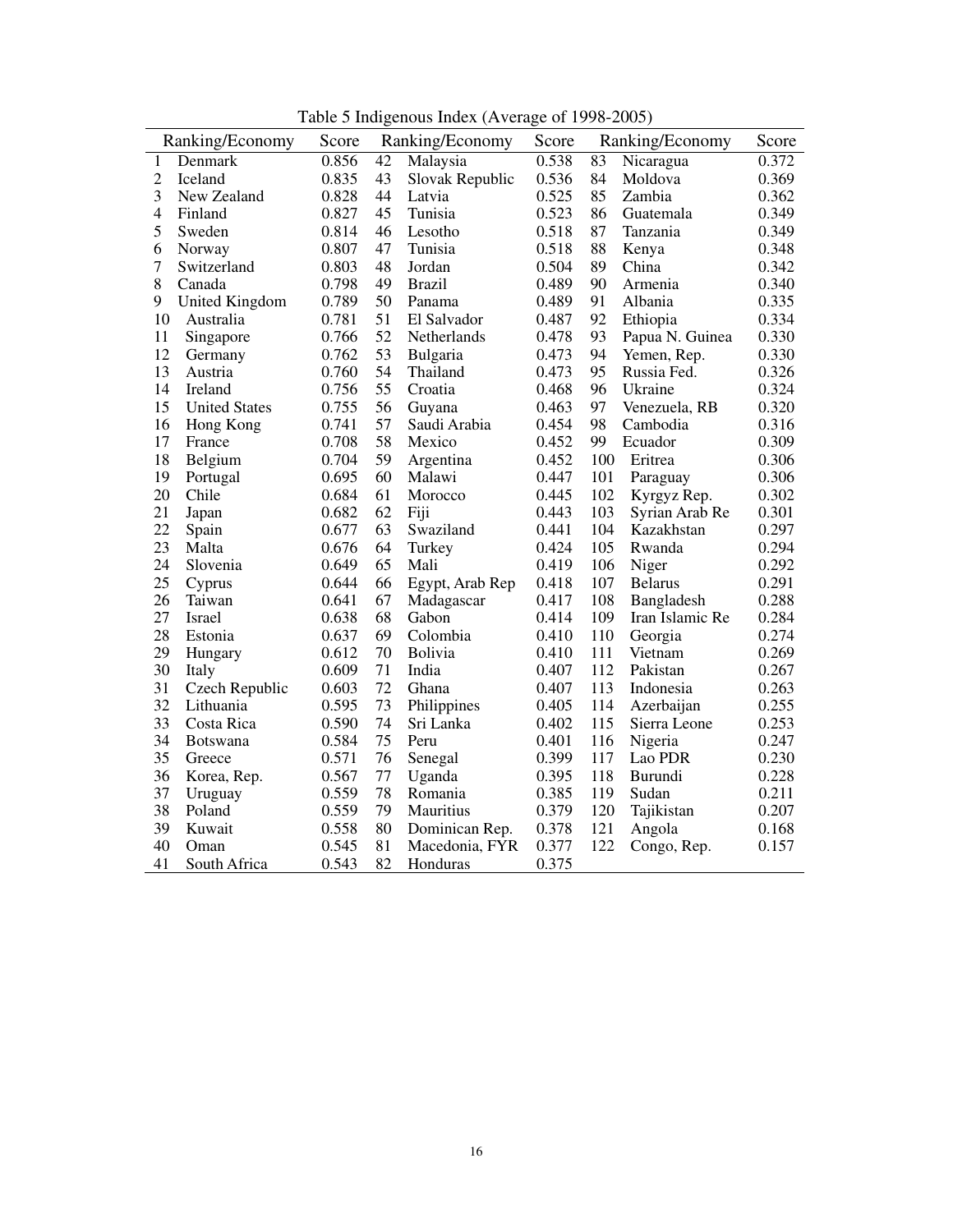

Figure 1 Scatter of the Openness Index and Indigenous Index (Average 1998-2005)

Figure 1 presents the scatter plot diagram and the trend line for the 8-year average of the two indices. A general impression is that the economies with a high level of openness also perform highly in indigenous factors. Among the countries, Syrian Arab Republic has the lowest Openness Index (0.113) with a low Indigenous Index (0.301) and Congo has the lowest Indigenous Index (0.157) with a low Openness Index (0.180). The United States has a high performance in both indigenous and openness factors, while China has a low performance in both indigenous and openness factors. The Netherlands seems to be an outlier in the scatter plot diagram as she has a very high ranking in the Openness Index (0.581) but an unmatched low ranking in the Indigenous Index (0.478). Denmark has the highest ranking in the Indigenous Index (0.856) and also a high ranking in the Openness Index (0.519). Syrian Arab Republic and Iran are the two economies whose performance in indigenous factors has dominated their performance in the openness factors although they have very low ranking in both indices.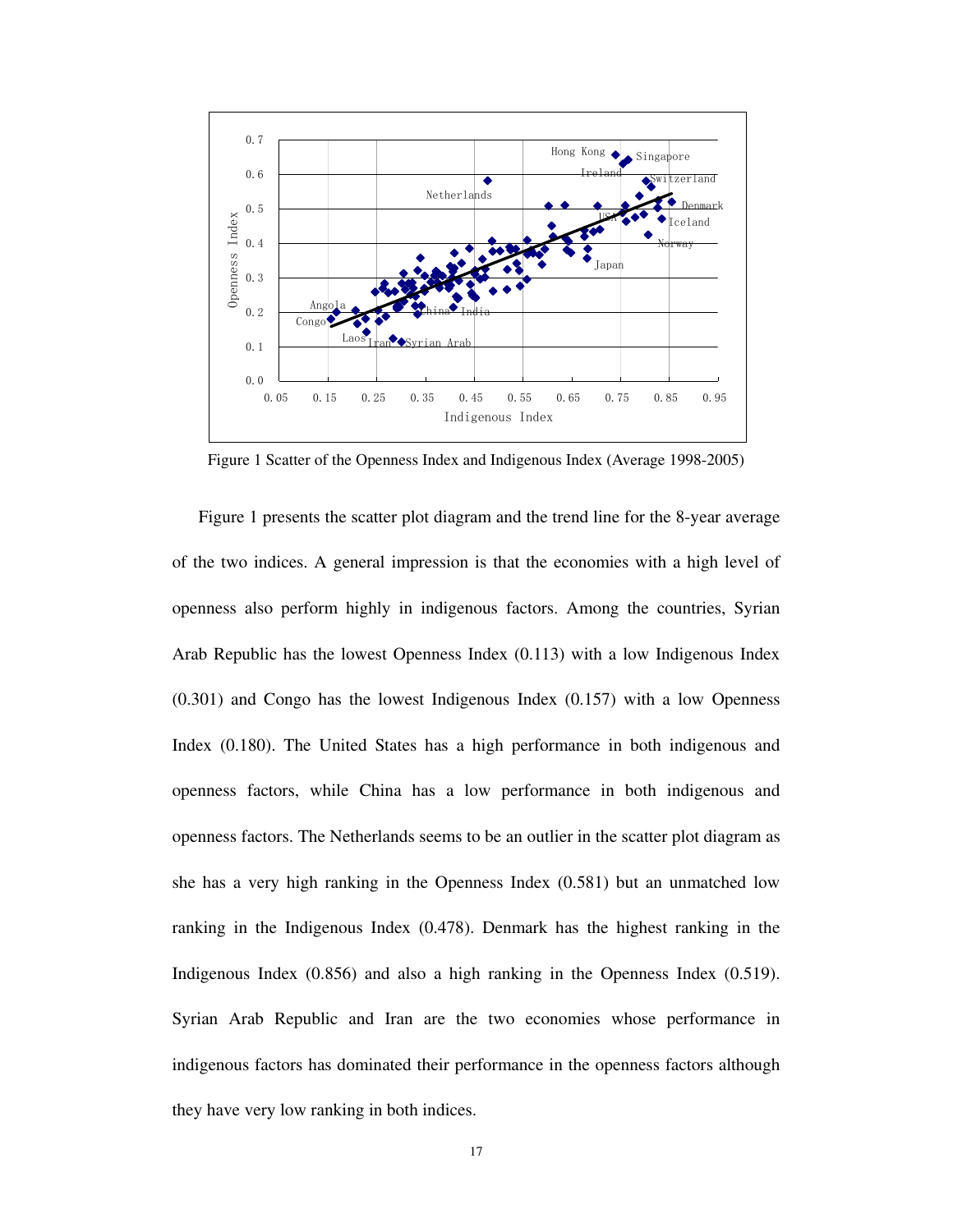#### 3. Commutative Effects of Openness and Indigeneity

Next, we examine the relationship between openness and indigeneity by comparing the openness effect on indigeneity and the indigeneity effect on openness in the same period. First, we need to deal with the annual index data by further conducting panel normalization. We transform the originally calculated index  $\{x_{i}\}\$ to { $z_i$ } with  $z_i = (x_i - a)/(b - a)$  for the two indices, where *a* and *b* are the worst and best levels of the openness or indigeneity in an economy. Assume that the worst levels for the two indices are both zero, i.e.  $a = 0$ , and that the best levels of the two indices are their respective sample maximum, i.e.  $b = \max_{i,t} \{x_{it}\}\$ . Then the normalized index is  $z_{it} = x_{it} / (\max_{i,t} \{x_{it}\})$  with  $z_{it} > 0$  in the sample.

We specify the following static panel data model for the indigeneity effect on openness

$$
y_{it} = \alpha_i + m(x_{it}) + u_{it}, \qquad (1)
$$

where the dependent variable  $y_i$  is the logarithm of the panel normalized Openness Index for the *i*th country in the *t*<sup>th</sup> time period,  $x_{it}$  is the logarithm of the the Indigenous Index, and  $\alpha_i$  is the combined effects of unobserved country characteristics, which can be considered to be a constant, a fixed effect, or a random effect. The stochastic term  $u_{it}$  is independent and identifically distributed with mean zero and constant variance  $\sigma_u^2$ . The nonparametric function  $m(\cdot)$  is unknown and its derivative  $\beta$ ( $x_i$ ) =  $m'(x_i)$  represents the indigenous elasticity of openness at  $x_i$ (Ullah and Roy 1998). The linear parametric specification (Judge *et al*. 1985) of the static model is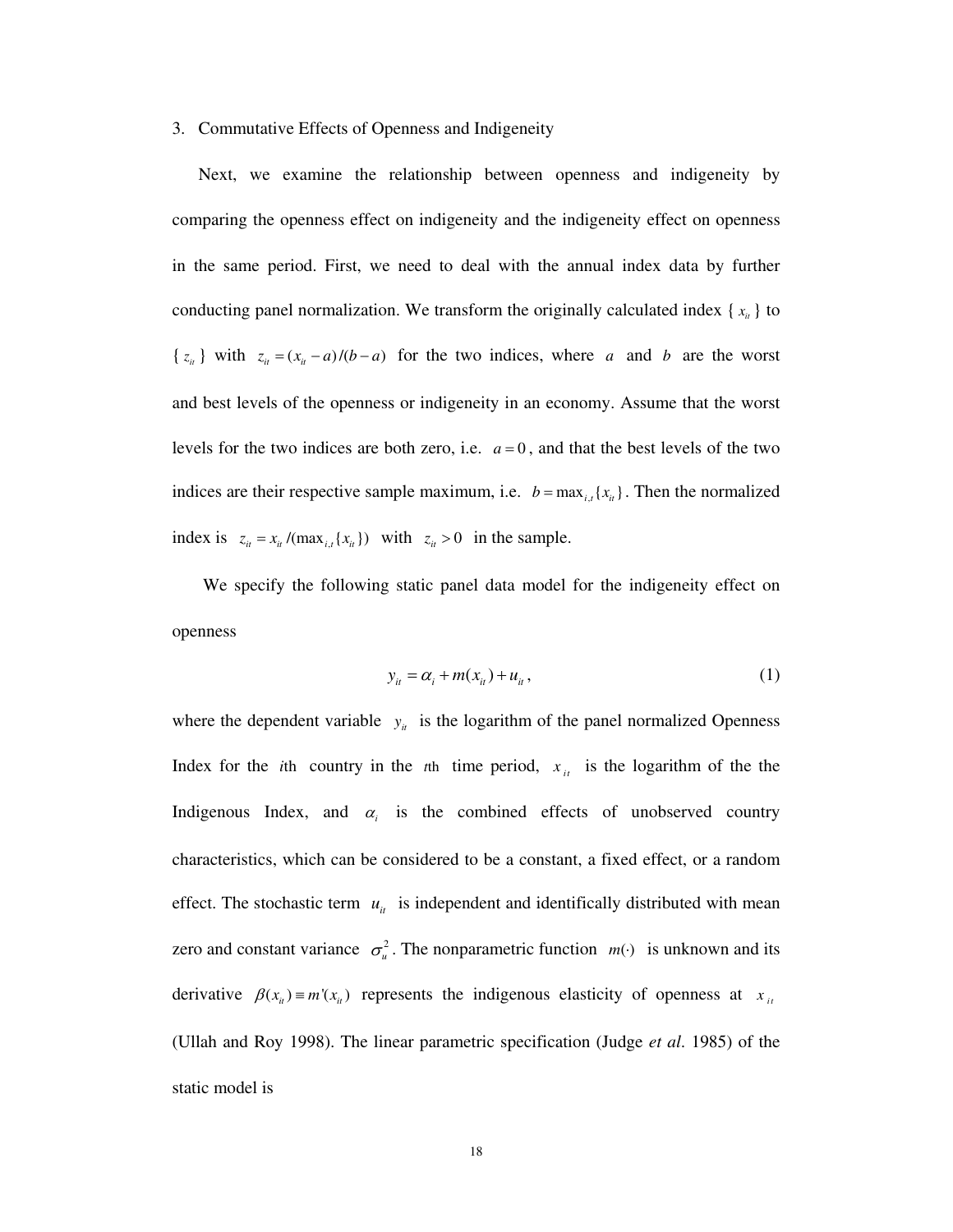$$
y_{it} = \alpha_i + x_{it}\beta + u_{it},\tag{2}
$$

which is the parametric case in (1) with  $m(x_i) = x_i \beta$ . The coefficient  $\beta$  represents the indigenous elasticity of openness, which is a constant across countries. Models (1) and (2) become the panel data model for the openness effect on indigeneity when  $y_i$ is exchanged with  $x_{it}$ . The nonparapetric and parametric estimates of the openness elasticity of indigeneity can be obtained in the same way.

Table 6 shows the results about the parametric specification test and estimation. The Wald F-test is used to test the null hypothesis of no fixed effects. In both models of the indigeneity effect on openness and the openness effect on indigeneity, the homogeneity of the intercept is rejected, and hence the coefficient estimate of the constant intercept models is biased and fails to take into account the heterogeneity of countries in our sample. For both models, the magnitudes of elasticities from the fixed effects model are quite different from those of the random effects model. The Breusch-Pagan LM test is used to test the null of no correlation between  $\alpha_i + u_{i}$  and  $\alpha_i + u_{i}$  ( $t \neq s$ ). The results for the two models show that the random effects models are chosen. The Hausman's specification test is used to test the null of no difference between fixed effects and random effects. The null hypothesis of no systematic difference in the two coefficients is rejected, which also imply the random effects specification. The random effects model in the parametric specification is more appropriate for our sample. All the coefficient estimates in the models are significant and positive, meaning that both openness and indigeneity have significant and positive effects on each other.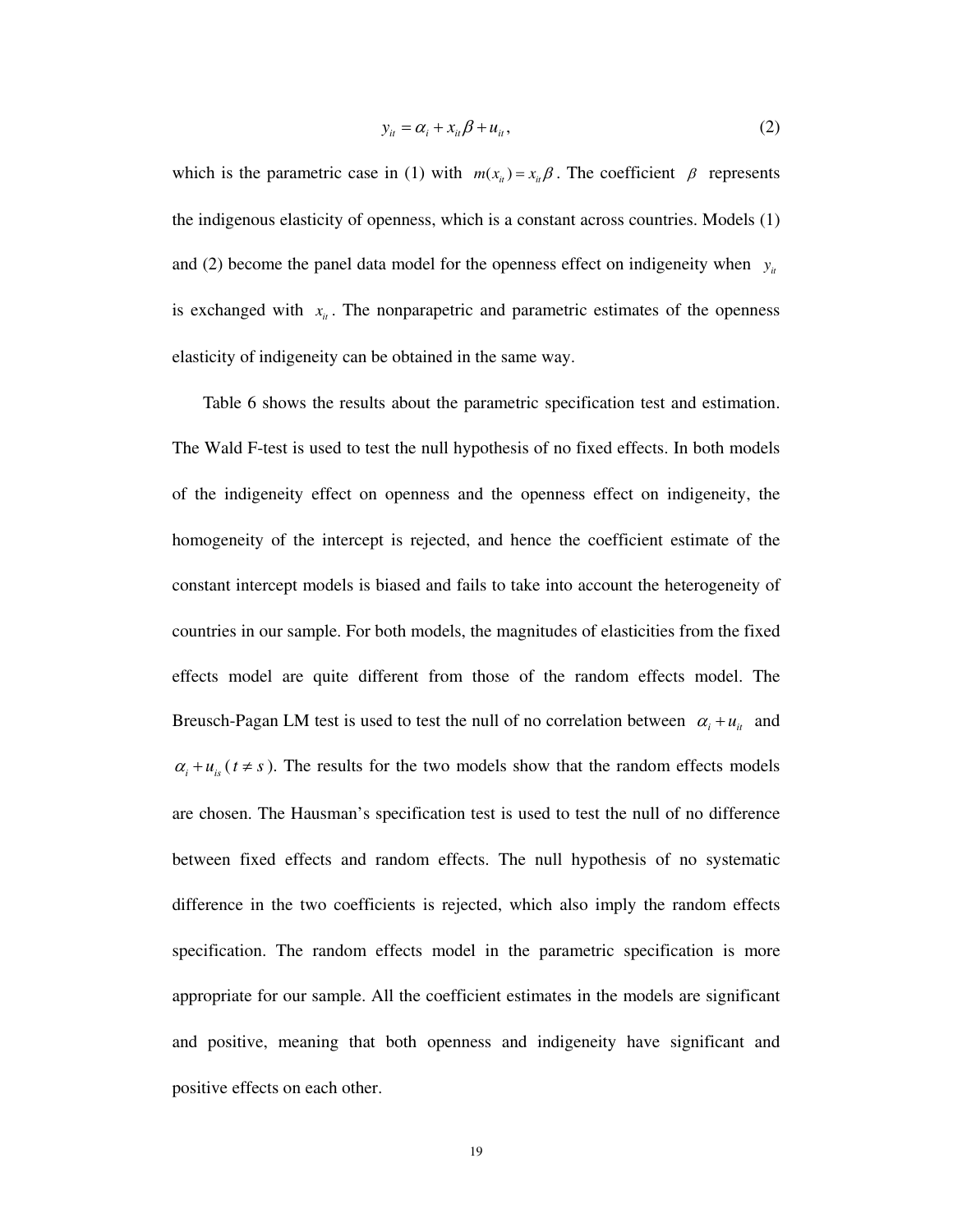| Table of a ametric <i>would</i> specification and Liasticity Estimation |           |                       |          |                    |         |          |  |  |
|-------------------------------------------------------------------------|-----------|-----------------------|----------|--------------------|---------|----------|--|--|
|                                                                         |           | Indigeneity Effect on |          | Openness Effect on |         |          |  |  |
|                                                                         |           | <b>Openness</b>       |          | Indigeneity        |         |          |  |  |
|                                                                         | Constant  | Fixed                 | Random   | Constant           | Fixed   | Random   |  |  |
|                                                                         | intercept | effects               | effects  | intercept          | effects | effects  |  |  |
| $\beta$ Coefficient                                                     | 0.7395    | 0.1573                | 0.4467   | 0.8997             | 0.104   | 0.2790   |  |  |
| $(t-ratio)$                                                             | (44.003)  | (4.031)               | (14.176) | (44.033)           | (4.031) | (10.364) |  |  |
| Wald F-Test for Fixed                                                   |           | 34.606                |          |                    | 69.326  |          |  |  |
| Effects                                                                 |           |                       |          |                    |         |          |  |  |
| Breusch-Pagan Test for                                                  |           | 1985.3                |          |                    | 2144.2  |          |  |  |
| <b>Random Effects</b>                                                   |           |                       |          |                    |         |          |  |  |
| Hausman Test: Fixed or                                                  |           | 138.65                |          |                    | 478.62  |          |  |  |
| <b>Random Effects</b>                                                   |           |                       |          |                    |         |          |  |  |

Table 6 Parametric Model Specification and Elasticity Estimation

It is noted from the random effects model in Table 6 that the estimate of the indigeneity elasticity of openness (0.4467) is greater than that of the openness elasticity of indigeneity (0.279). Indigeneity has a larger effect on openness than openness has on indigeneity. Indigenous factors have been playing a more important role in an economy's globalization process than openness factors have in the economy's indigeneity development.

This conclusion can further be confirmed by the nonparametric estimation of the panel data model (1), which allows a flexible specification of the function  $m(·)$ . Table 7 presents the nonparametric local linear estimation results of the derivative  $\beta(x)$  at the sample mean, where the kernel function is the Gaussian function, and according to Ullah and Roy (1998) the bandwidth is chosen to be  $h = a(nT)^{-1/7}$  with a  $= 0.9, 1.2$  and 1.5. For a = 1.2, the bandwidth is  $h = 1.2 (nT)^{-1/7} = 1.2 \times 976^{-1/8} \approx 0.51$ , for example. The Gauss program is used to conduct the nonparametric estimation. In either the fixed or random effects models, the estimate of the indigeneity elasticity of openness (e.g. 0.216 or 0.424 for a=1.2) is greater than that of the openness elasticity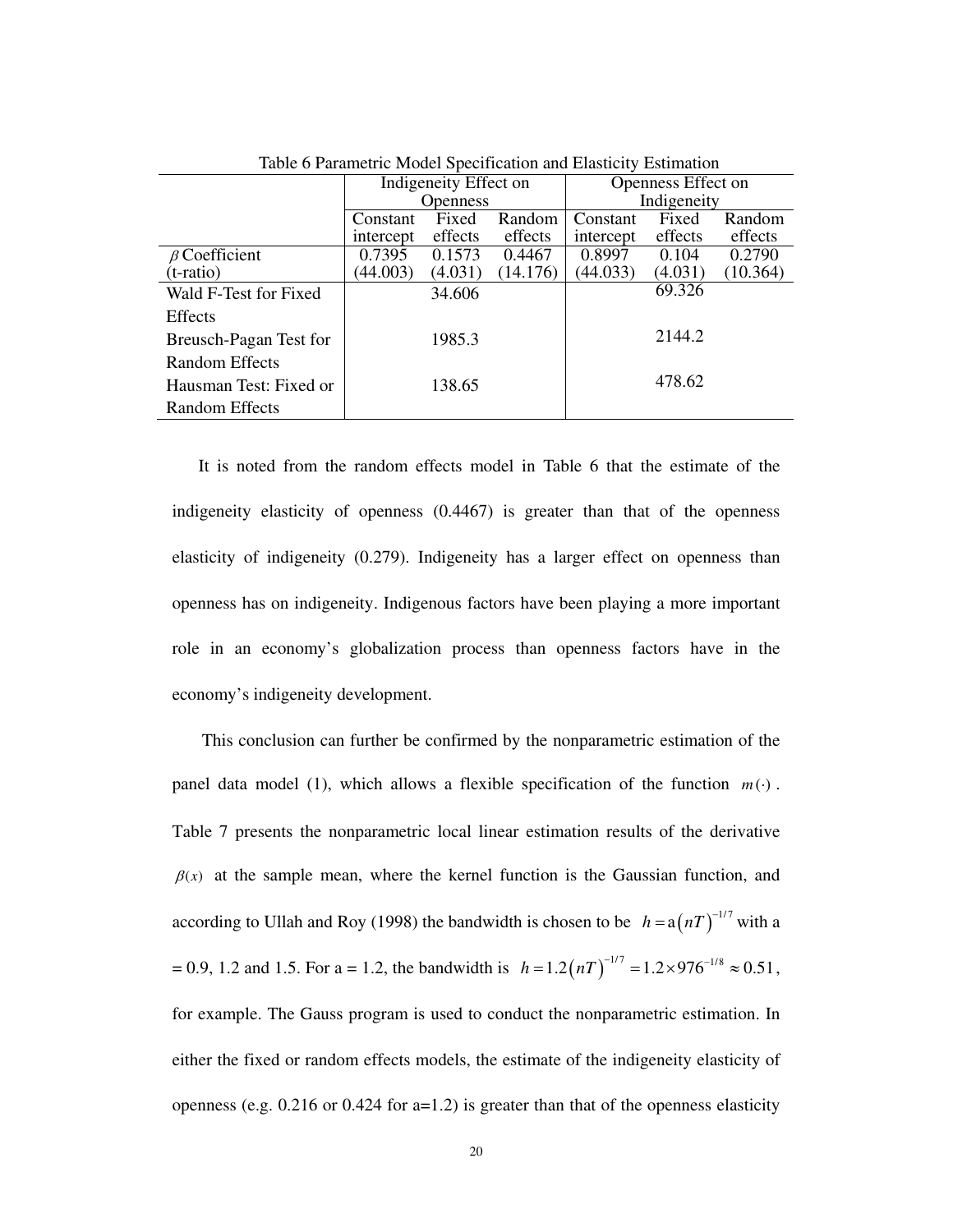of indigeneity (e.g. 0.156 or 0.263 for a=1.2). Generally, in the nonparametric estimation, the overall picture is that increasing the constant, a, leads to a slightly larger estimte of  $\beta(x)$  at the sample mean for the random effects model and to a slightly smaller estimate for the fixed effects model. But the conclusion that indigeneity has a larger effct on openness than openness has on indigeneity is not altered.

| Table 7 Nonparametric Local Linear Estimation of the Elasticity |                          |         |                           |                        |                |  |  |
|-----------------------------------------------------------------|--------------------------|---------|---------------------------|------------------------|----------------|--|--|
|                                                                 |                          |         | <b>Indigeneity Effect</b> | <b>Openness Effect</b> |                |  |  |
|                                                                 |                          |         | on Openness               |                        | on Indigeneity |  |  |
|                                                                 |                          | Fixed   | Random                    | Fixed                  | Random         |  |  |
|                                                                 |                          | effects | effects                   | effects                | effects        |  |  |
| $a=0.9$                                                         | $\beta(x)$ at the sample | 0.246   | 0.411                     | 0.167                  | 0.240          |  |  |
|                                                                 | mean (t-ratio)           | (6.366) | (11.194)                  | (6.196)                | (8.448)        |  |  |
| $a=1.2$                                                         | $\beta(x)$ at the sample | 0.216   | 0.424                     | 0.156                  | 0.263          |  |  |
|                                                                 | mean (t-ratio)           | (5.516) | (13.015)                  | (5.833)                | (10.011)       |  |  |
| $a=1.5$                                                         | $\beta(x)$ at the sample | 0.197   | 0.429                     | 0.147                  | 0.273          |  |  |
|                                                                 | mean (t-ratio)           | (5.032) | (13.889)                  | (5.523)                | (10.834)       |  |  |

#### 4. Granger Causality Test

The general impression from the parametric estimation of the panel data model in Section 3 is that the instantaneous commutative effects of openness and indigeneity are positive and significant. However, on theoretical grounds it is quite plausible to expect intertemporal relationships between openness and indigeneity. Intuitively, a country's openness would depend on her openness or indigeneity in other periods. One might expect that past degrees of openness and indigeneity would help predict current openness or indigeneity. Therefore we need to consider the problem about the causality relationship between openness and indigeneity.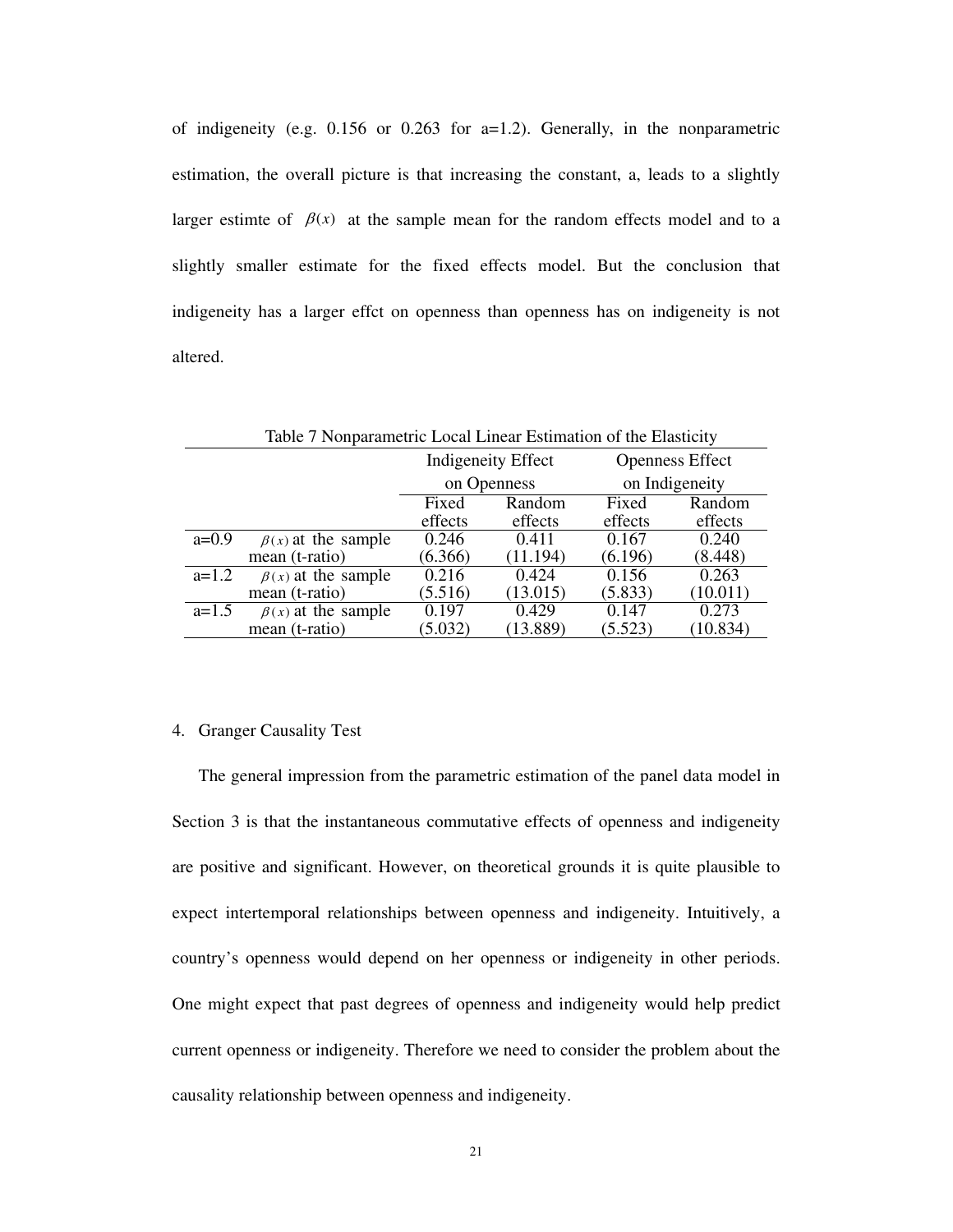It is noted that the causality relationship between openness and indigeneity may be heterogeneous across countries. A similar attention is given to the causality tests for foreign direct investment and growth in developing countries with a different specification of panel data dynamic model (Nair-Reichert and Weinhold 2001). The heterogeneity of the coefficients of regressors will directly affect the conclusions about the causality relationship. Hence, in this section, we follow Hurlin and Venet (2001) and Hurlin (2007) for a new causality test about the heterogeneity. Hurlin (2007) have presented Monte Carlo simulations which show that the test statistics lead to substantially augment the power of the Granger non-causality tests even for samples with very small *T* and *n* dimensions. This new causality test allows one to take into account both the heterogeneity of the causal relationships and the heterogeneity of the data generating process, contrary to the conventional causality test in panel data dynamic models (for example, Holtz-Eakin *et al*. 1988).

In our case, we specify the following dynamic linear model

$$
y_{it} = \gamma_i y_{i,t-1} + \beta_i x_{i,t-1} + \alpha_i + u_{it}
$$
 (3)

where  $u_{it}$  are independently and identically distributed  $(0, \sigma_u^2)$ ,  $\alpha_i$  are the economy specific effects, and autoregressive parameters  $\gamma_i$  and regression coefficients  $\beta_i$ differ across economies. Here a lag length of one is chosen due to the relatively short time series ( $T = 8$ ) for each economy and according to the requirement  $T > 5 + 2k$  in Proposition 5 and Proposition 6 of Hurlin (2007), where *k* is the lagged order. Here we use the same notations as those in Hurlin and Venet (2001) and Hurlin (2007).

We first conduct the homogeneity test for the coefficients  $\beta_i$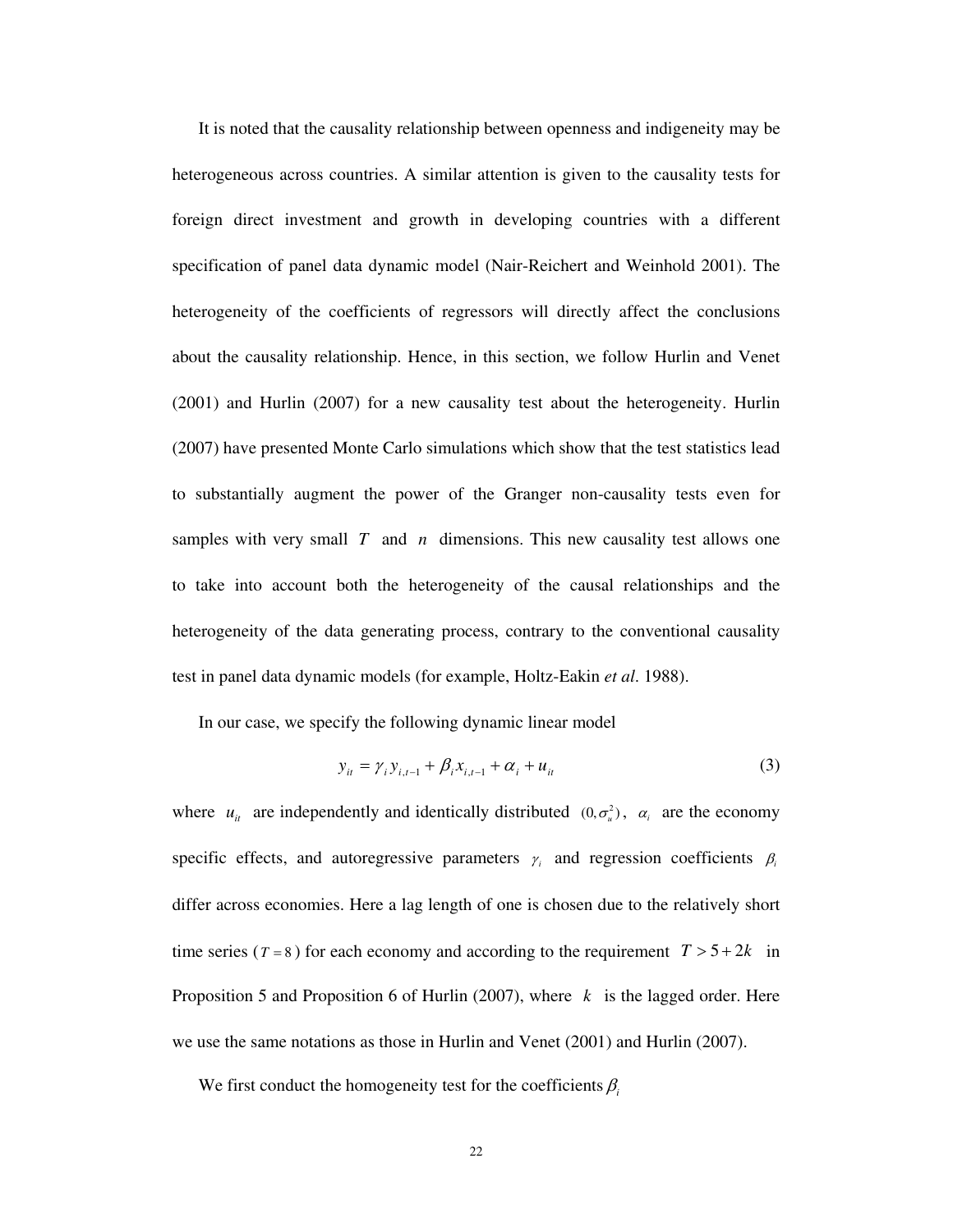$$
H_0: \beta_i = \beta_j \quad \forall (i, j).
$$
 (4)

The test statistic is

$$
F_H = \frac{(RSS_0 - RSS_1)/(n-1)}{RSS_1/(n(T-4))} \square F(n-1, n(T-4)),
$$

where  $RSS_0$  is the residual sum of squares from the Within estimator and 1 1, 1 *n*  $RSS_1 = \sum_{i=1}^{n} RSS_{1,i}$ , where *RSS*<sub>1,*i*</sub> is the residual sum of squares of the individual estimation obtained under the alternative hypothesis  $\beta_i \neq \beta_j$   $\exists i, j$ . Our calculation using the Gauss program shows that the null hypothsis of homogeneity is rejected for the model with openness or indigeneity as the dependent variable (see the second row in Table 8). Therefore, the regression coefficients  $\beta_i$  are heterogenous.

 The homogeneity test implies that we next need to test the homogenous non-causality (HNC) hypothesis under this heterogeneity of regression coefficients  $\beta_i$ . The null is

$$
H_0: \beta_i = 0 \quad \forall i = 1, \cdots, n. \tag{5}
$$

The alternative is

$$
H_1: \beta_i = 0 \quad \forall i = 1, \cdots, n_1; \\
\beta_i \neq 0 \quad \forall i = n_1 + 1, \cdots, n.
$$

The alternative means that there exists a subgroup of economies (with dimension  $n_1$ ) for which the variable *x* does not Granger cause the variable *y* and another subgroup (with dimension  $n - n_1$ ) for which *x* Granger causes *y*. Under the alternative we allow  $\beta_i$  to differ across economies, which is consistent with the test result of the null (4). This alternative is more general than that of Holtz-Eakin *et al*. (1988) as there is causality for all the economies in the sample when  $n_1 = 0$ ; no causality for all the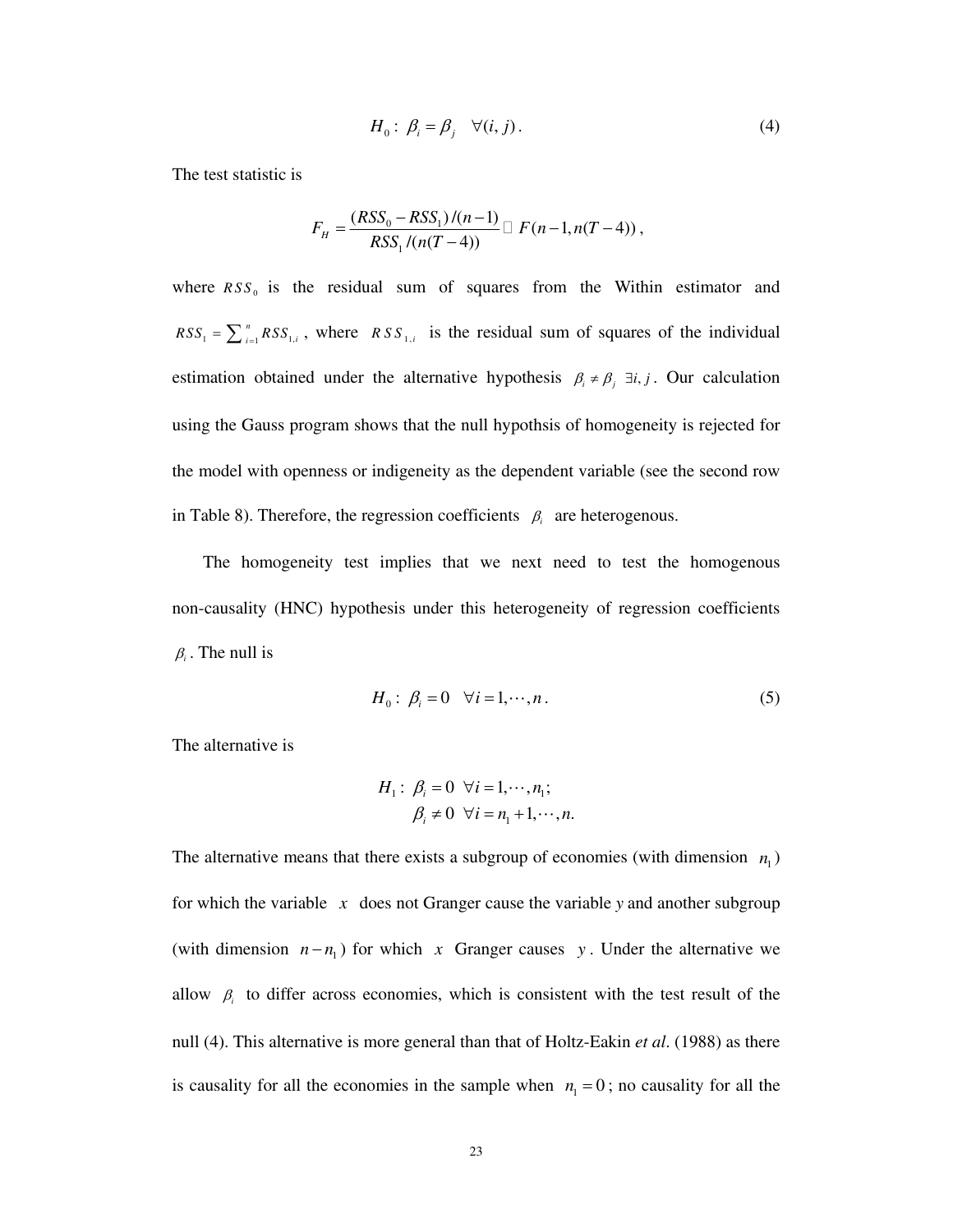economies when  $n_1 = n$ ; no causality for some economies when  $0 < n_1 < n$ . Therefore, in our case, if the null  $(5)$  is accepted, the variable  $x$  does not Granger cause y for all the economies in the sample. If (5) is rejected and  $n_1 = 0$  the variable *x* Granger causes *y* for all economies. On the contrary, if  $n_1 > 0$ , the variable  $x$  Granger causes  $y$ , but the causality relationship is heterogeneous. Hurlin's (2007) test fails to determine whether  $n_1 = 0$  or  $n_1 > 0$  when the HNC hypothesis (5) is rejected, but it can be concluded that the variable  $x$  does Granger cause *y* , no matter whether the causality is homogenous or heterogeneous.

| Table 8 Homogeneity Test and Homogenous Non-Causality Test |                                                 |                                            |  |  |  |  |
|------------------------------------------------------------|-------------------------------------------------|--------------------------------------------|--|--|--|--|
|                                                            | Openness as the Dependent                       | Indigeneity as the Dependent               |  |  |  |  |
|                                                            | Variable                                        | Variable                                   |  |  |  |  |
| Homogeneity Test                                           | $F_H(121, 488) = 5.157$ , reject H <sub>0</sub> | $F_{H}$ (121, 488) = 2.321, reject $H_{0}$ |  |  |  |  |
| for $H_0: \beta_i = \beta_i \quad \forall (i, j)$          | at 1% level $\Rightarrow \beta_i$ are           | at 1% level $\Rightarrow \beta$ , are      |  |  |  |  |
|                                                            | heterogenous.                                   | heterogenous.                              |  |  |  |  |
| Homogenous                                                 | $Z_{HNC} = 23.541$ , reject $H_0$ at            | $Z_{HNC} = 25.289$ , reject $H_0$ at       |  |  |  |  |
| Non-Causality Test                                         | $1\%$ level $\Rightarrow$ Indigeneity           | 1% level $\Rightarrow$ Openness            |  |  |  |  |
| for $H_0: \beta_i = 0 \quad \forall i$                     | <b>Granger causes Openness</b>                  | Granger causes Indigeneity                 |  |  |  |  |

The statistic associated to the HNC null hypothesis (5) is given by

$$
W_{HNC} = \frac{1}{n} \sum_{i=1}^{n} \frac{RSS_{2,i} - RSS_{1,i}}{RSS_{1,i} / (T-3)},
$$

where  $RSS_{2,i}$  is the residual sum of squares under the null (4) for the *i*-th economy and  $RSS_{1,i}$  is defined as above. This statistic does not have a Fischer distribution as the statistic  $F<sub>H</sub>$  above. By Hurlin's (2007) result, for a fixed *T* with  $T > 5 + 2k$  and some assumptions on the data generating process,

$$
Z_{HNC} \equiv \frac{\sqrt{n} \left( W_{HNC} - \mu_T \right)}{\delta_T} \to N(0,1) \text{ in distribution as } n \to \infty,
$$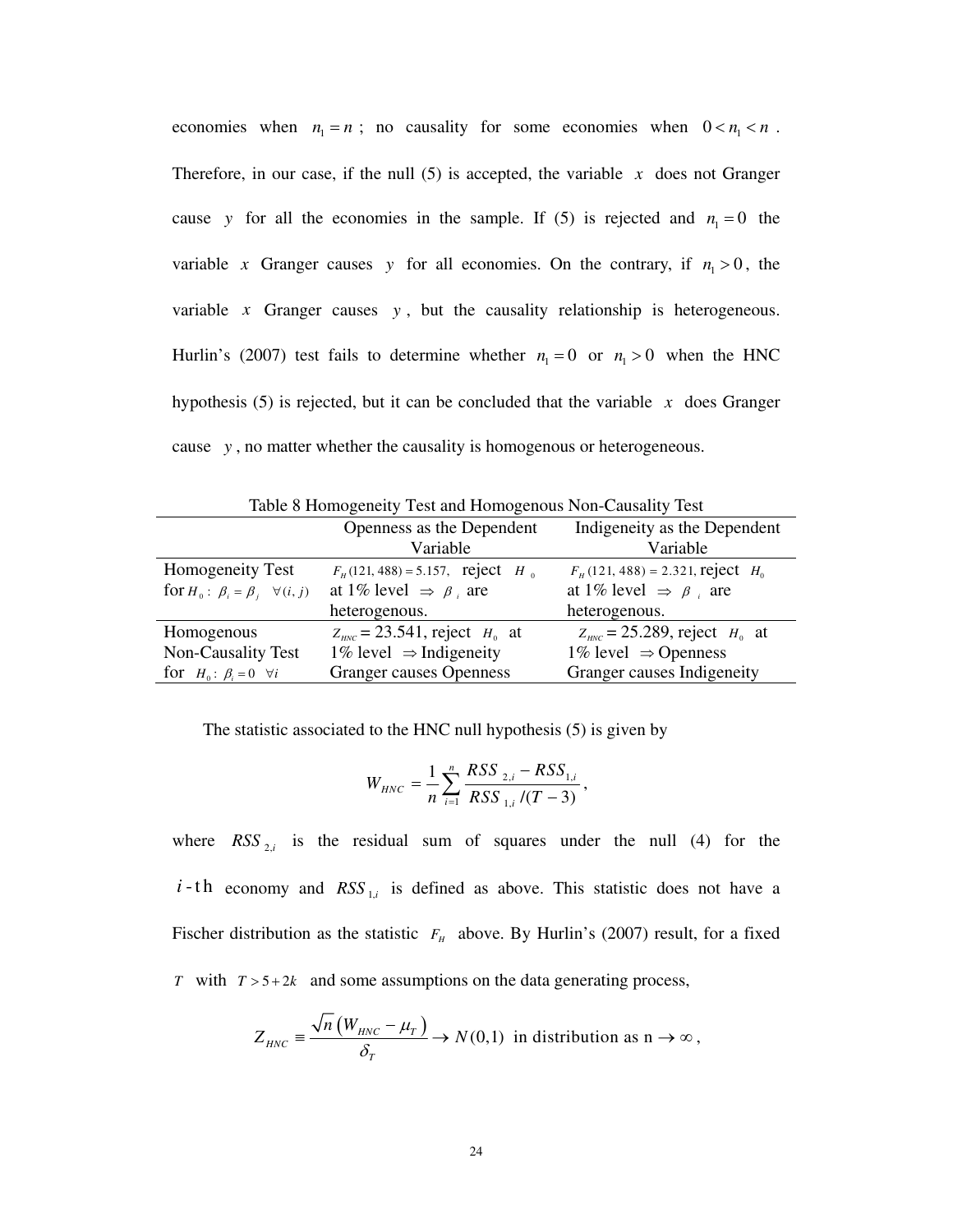where  $\mu_r = k(T - 2k - 1)/(T - 2k - 3)$  and  $\delta_r = (T - 2k - 1)/(T - 2k - 3)\sqrt{2k(T - k - 3)/(T - 2k - 5)}$ . In our case,  $\mu_T = 5/3$  and  $\delta_T = 10\sqrt{2}/3$  since  $T = 8$  and  $k = 1$ . Therefore, we can construct the z-statistic  $Z_{HNC}$  and conduct the z-test of normality.

 The HNC test results are listed in the third row in Table 7. The HNC null hypothesis (5) is rejected in both the models with openness and indigeneity dependent variables. It follows that openness Granger causes indigeniety and indigeniety also Granger causes openness, no matter whether the causality is homogenous or heterogeneous in the sense of Hurlin and Venet (2001). There are bi-directional significant causality relationships between openness and indigeneity.

# 5. Conclusion and Discussion

Recent studies in globalization have considered the importance of both the quantifiable variables that measure an economy's gain in the globalization process, and domestic factors whose development may impact on economic growth. This paper brings together two sets of factors: openness factors that relate mainly to the external aspect of an economy, and indigenous factors that reflect the internal performance of an economy.

Armed with the data for 122 world economies for the period of eight years, and contrary to the conventional approach of the principle component analysis, a factor analysis method is used to construct the Openness Index and the Indigenous Index to rank the economies in our sample. The result shows that economies that rank high in the Openness Index also rank high in the Indigenous Index, though there are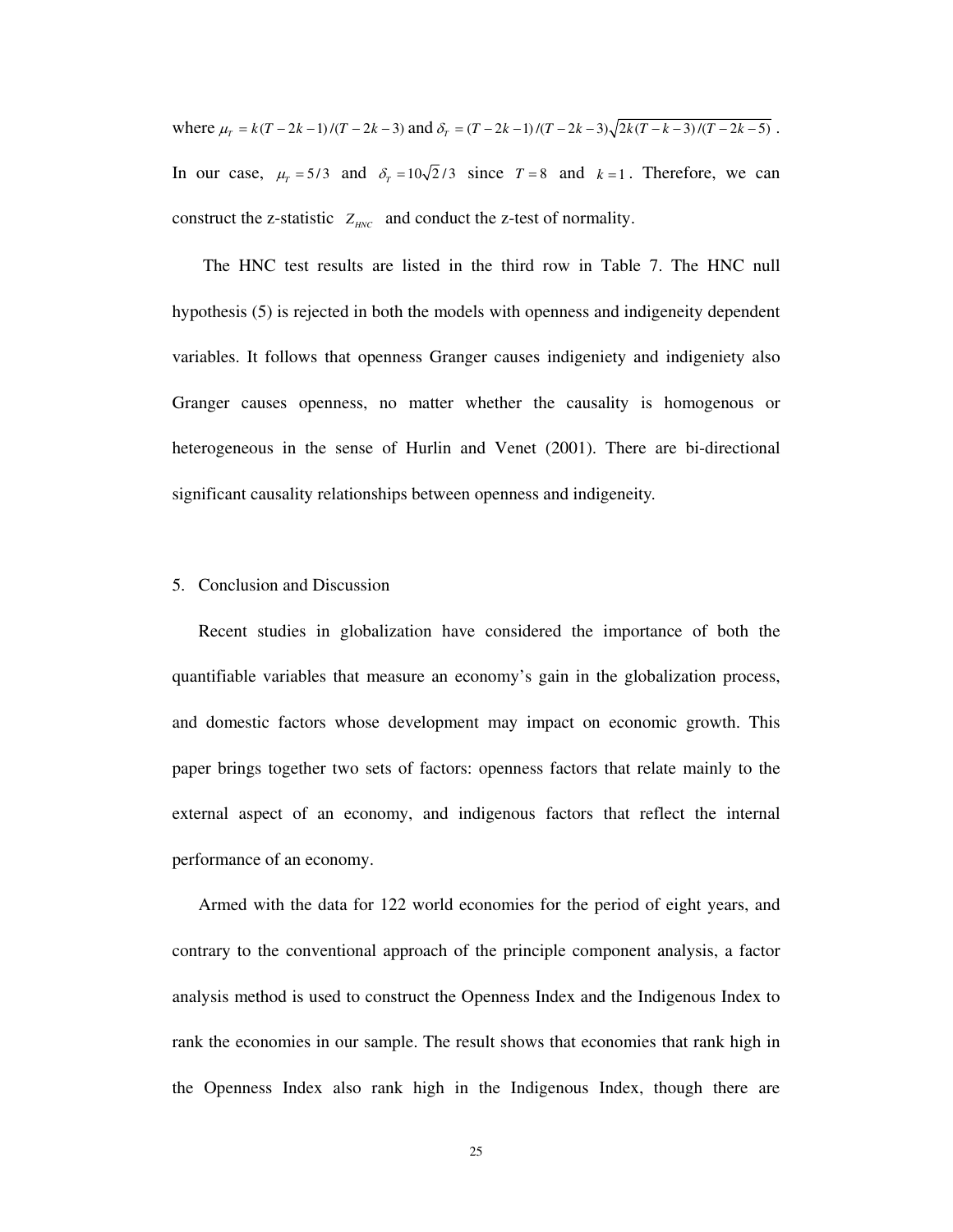exceptions. The two indices provide clear indications as to the importance in the successful performance of the two sets of factors.

 According to the static panel data models, we show that economies with better performance in indigeneity gernally have a higher degree of openness, and economies with a better performance in openness also have a higher level of indigeneity. There is a positive and significant effect of openness on indigeneity, and vice versa. More importantly, the empirical results shows that the indigenous factors have a larger effect on economic openness than otherwise, suggesting that economies that perform successfully in the process of globalization need to have a strong performance in indigenous factors.

According to the Hurlin-Venet Granger causality test using a heterogenous dynamic panel data model, we show that there is a bi-directional relationship between openness and indigeneity. Improved performance in indigeneity helps to enhance and forecaste openness, while at the same time improved openness performance helps to enhance indigeneity.

The empirical results in this paper raise the importance of indigenous factors. It is often taken for granted that such openness factors as trade, foreign direct investment, and international engagement are all there is in globalization. The missing link is the performance in indigenous factors, which can have a two-folded relationship in the globalization performance of an economy. The direct relationship is one in which the performance of indigenous factors does act as an effective indicator on an economy's external or openness relationship. A more reliable rule of law, for example, provides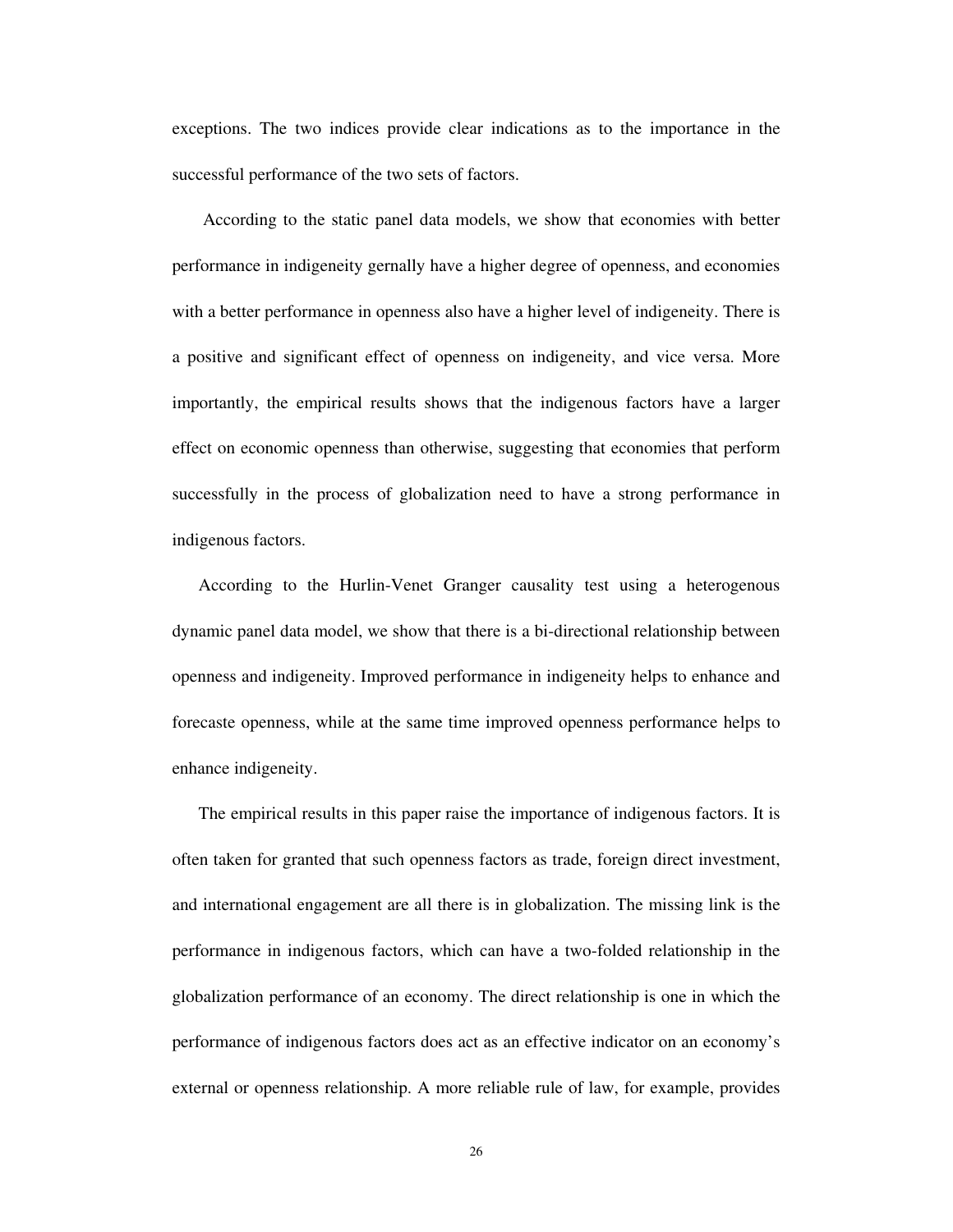convincingly the legal protection the economy provides. Indirectly, the successful performance of openness factors depends significantly on the performance of the indigenous factors. For a developing economy to attract foreign direct investment, for example, a reliable education system guarantees a good supply of human capital.

There are also policy implications for both advanced and less developed economies from the empirical results. The empirical evidence of the commutative effect implies that economies that rank low in the two indices tend to be the less developed economies, which can exercise separately a policy on economic openness and a policy on the improvement in the performance of indigenous factors. The introduction and promotion of an appropriate and effective policy on internal factors can improve the image of a less developed economy both at the international level, which in turn facilitates further development in economic openness. For the advanced economies, their difference in the performance between the two indices requires the introduction of relevant policies that can improve the weaker performance in the two indices.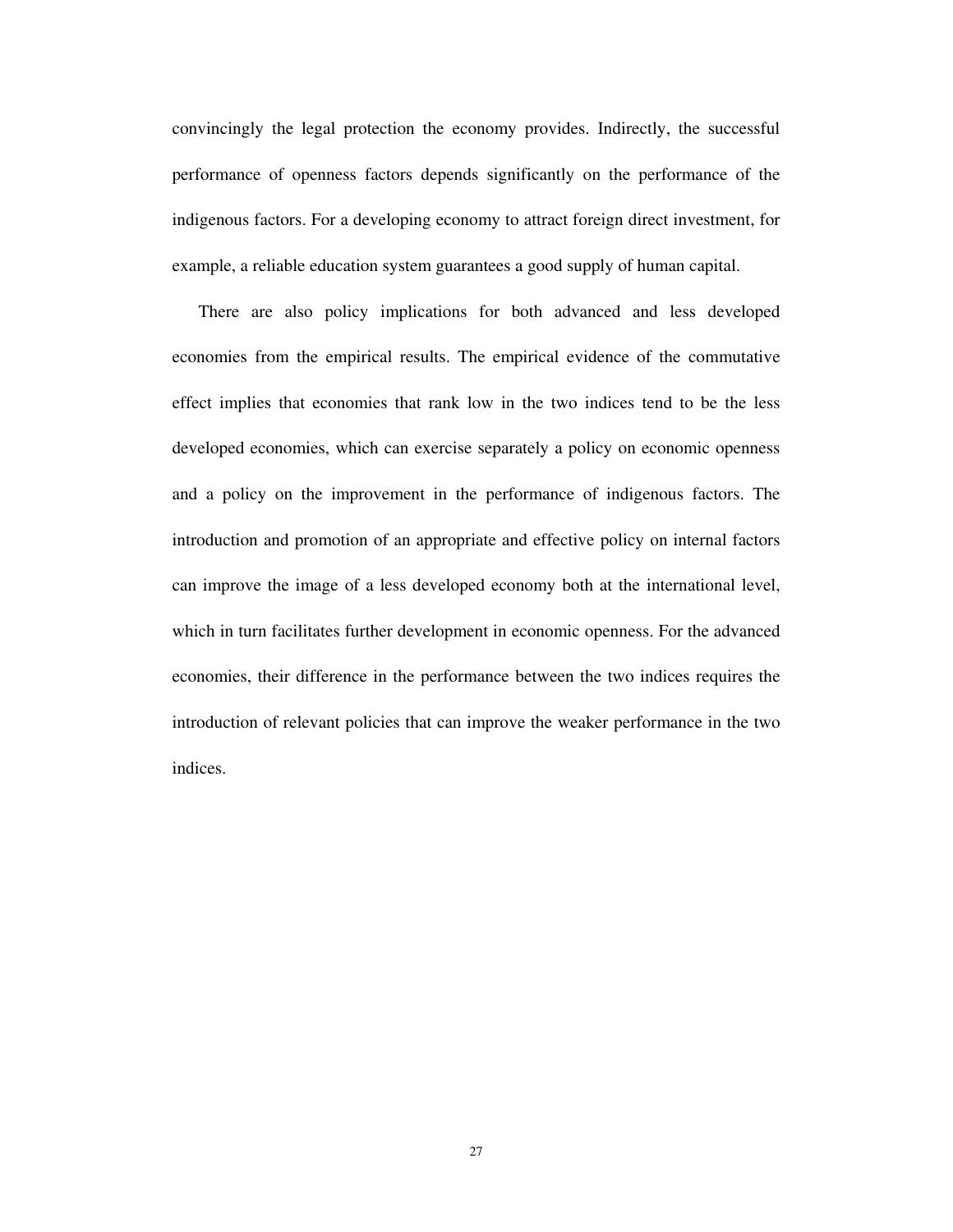#### References

Anderson, T. and T. Herbertsson, 2005, "Quantifying globalization", *Applied Economics*, 37: 1089-1098.

 Basu, Sudip Ranjan, 2003, *Estimating the Quality of Economic Governance: A Cross-Country Analysis*, March, Geneva: Graduate Institute of International Studies.

 Brusis, Martin, 2003, *Governance Indicators and Executive Configurations in Central and Eastern Europe*, Annual Conference of NISPACEE, Vilnius, May.

 Central Intelligence Agency, Various Years, *The World Factbook*, Washington D.C.: Central Intelligence Agency.

 Dollar, David, and Aart Kraay, 2003, "Institutions, trade and growth", *Journal of Monetary Economic*, 50: 133-162.

 Dreher, Axel,, 2006, "Does globalization affect growth? Evidence from a new index of globalization", *Applied Economics*, 38: 1091-1110.

 Feldstein, Martin, 2000, *Aspects of Global Economic Integration: Outlook for the Future*, Working Paper 7899, Cambridge, Mass.: National Bureau of Economic Research.

 Frankel, Jeffrey A., and David Romer, 1999, "Does trade causes growth?', *American Economic Review*, 89 (3):379-399.

Heinemann, F., 2000, "Does globalization restrict budgetary autonomy? A multidimensional approach", *Intereconomics*, 35: 288-298.

 Heritage Foundation, Various Years, *Index of Economic Freedom*, Washington D.C.: Heritage Foundation.

Heshmati, A., 2006, "Mearurement of a multidimensional index of globalization", *Global Economy Journal*, 6(2): 1-27.

Holtz-Eakin, D., W. Newey and H. Rosen, 1988, "Estimating vector autoregressions with panel data", *Econometrica*, 56: 1371-1395.

Hurlin, Christophe, 2005, "Testing for Granger causality in heterogeneous panel data models" [English Title], *Revue Economique*, 56: 1-11.

Hurlin, Christophe, 2007, *Testing Granger Non-causality in Heterogeneous Panel Data Models*, Orleans Economic Laboratory (LEO), October, University of Orleans.

Hurlin, Christophe, and B. Venet, 2001, *Granger Causality Tests in Panel Data Models with Fixed Coefficients*, Cahier de Recherche EURISCO, September, Université Paris IX Dauphine.

 International Monetary Fund, 2007, *International Financial Statistics*, May, Washington D. C.: International Monetary Fund.

Judge, George G., W. E. Griffiths, R. Carter Hill, Helmut Lütkepohl, and Tsoung-Chao Lee, 1985, *The Theory and Practice of Econometrics*, 2<sup>nd</sup> Edition, New York: John Wiley & Sons, Inc.

 Kearney, A. T., 2004, *Measuring Gloablization: Economic Reversals, Forward Momentum*, Washington D. C. Foreign Policy.

Li, Kui-Wai, A. J. Pang, and C. M. Ng, 2007, *Can Performance of Indigenous Factors Influence Growth and Globalization?*, CSGR Working Paper, No.215/07, January, University of Warwick.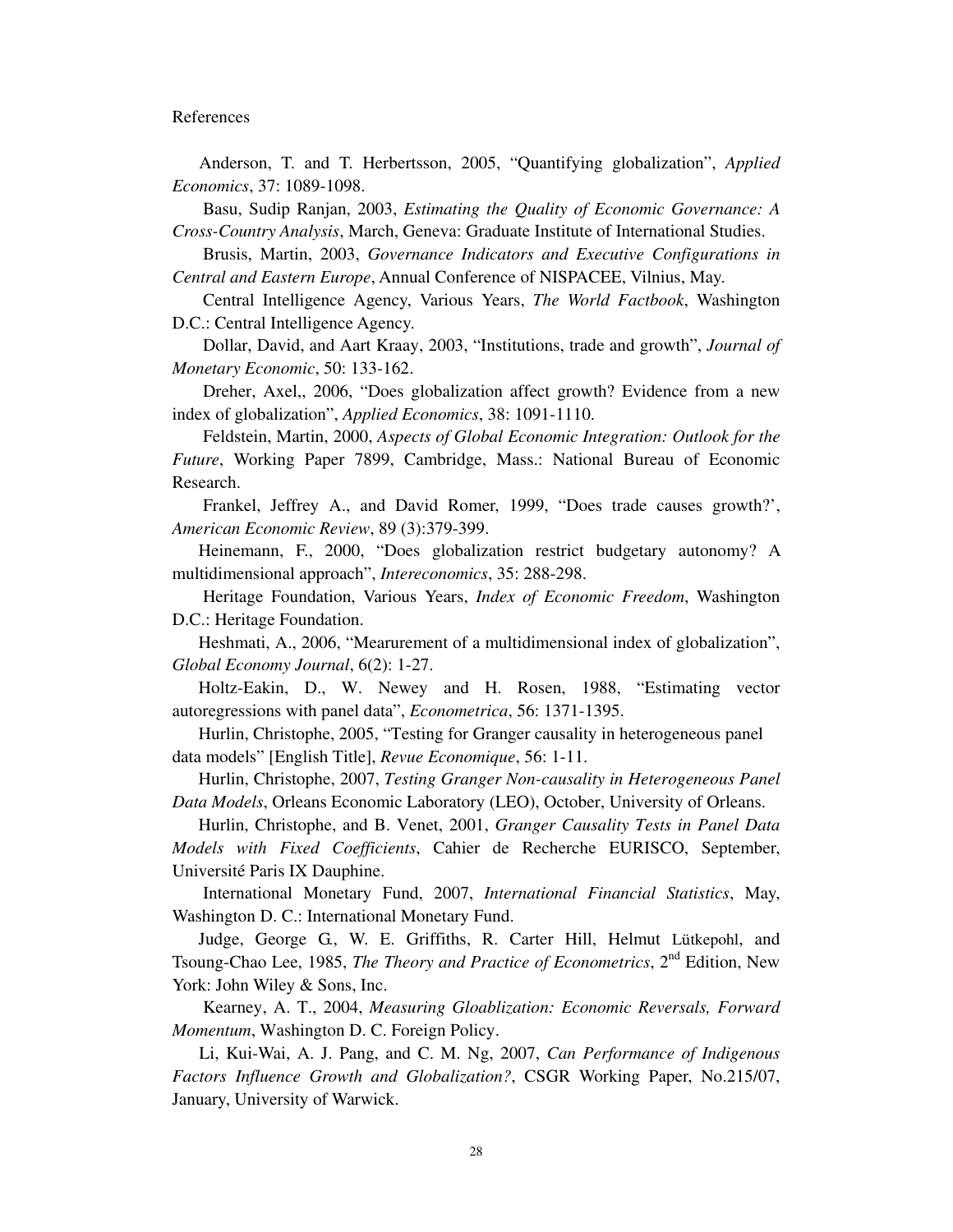Li, Q. and R. Reuveny, 2003, "Economic globalization and democracy: an empirical analysis", *British Journal of Political Science*, 36: 575-601.

Lockwood, B., 2004, "How robust is the Kearney/Foreign Policy Globalisation Index?", *World Economy*, 27: 507-23.

Mah, J. S., 2002, "The impact of globalization on income distribution: the Korean experience", *Applied Economics Letters*, 9: 1007-1009.

Nair-Reichert U. and D. Weinhold, 2001, "Causality tests for cross-country panels: a new look at FDI and economic growth in developing countries", *Oxford Bulletin of Economis and Statistics*, 63 (2): 153-171.

 Ng, Francis, and Alexander Yeats, 1998, *Good Governance and Trade Policy*, Trade Research Team, Development Research Group, November, Washington DC: World Bank.

OECD, Various Years, *National Accounts*, Paris: OECD.

Rencher, A., 2002, *Methods of Multivariate Analysis*, 2nd Edition, New York: John Wiley.

 Transparency House, 1999-2006, *Corruption Index*, Washington D.C.: Transparency House.

Ullah, A., and N. Roy, 1998, "Nonparametric and Semiparametric Econometrics of Panel Data", in Aman Ullah and David E. A. Giles (Eds.), *Handbook of Applied Economic Statistics*, New York: Marcel Dekker, pp. 579-604.

 United Nations, Various Years, *Balance of Payment Statistics*, New York: United Nations.

 United Nations Conference in Trade and Development (UNCTAD), 2004, *Trade and Development Report 2004*, Geneva: UNCTAD.

 United Nations Conference in Trade and Development (UNCTAD), Various Years, *TRAINS Database*, Paris: UNCTAD.

 Wei, Shang-jin, 2003, "Risk and reward of embracing globalization: The governance factor", *Journal of African Economies*, 12 (1): 73-119.

 World Bank, 2005, *World Bank Development Report 2005*, Washington DC: World Bank.

 World Bank, 1998-2006, *World Development Indicators*, Washington D. C.: World Bank.

 World Bank, 1999-2006, *Aggregating Governance Indicators*, Washington D.C.: World Bank.

 World Trade Organization, Various Years, IDB CD ROMS, Geneva: World Trade Organization.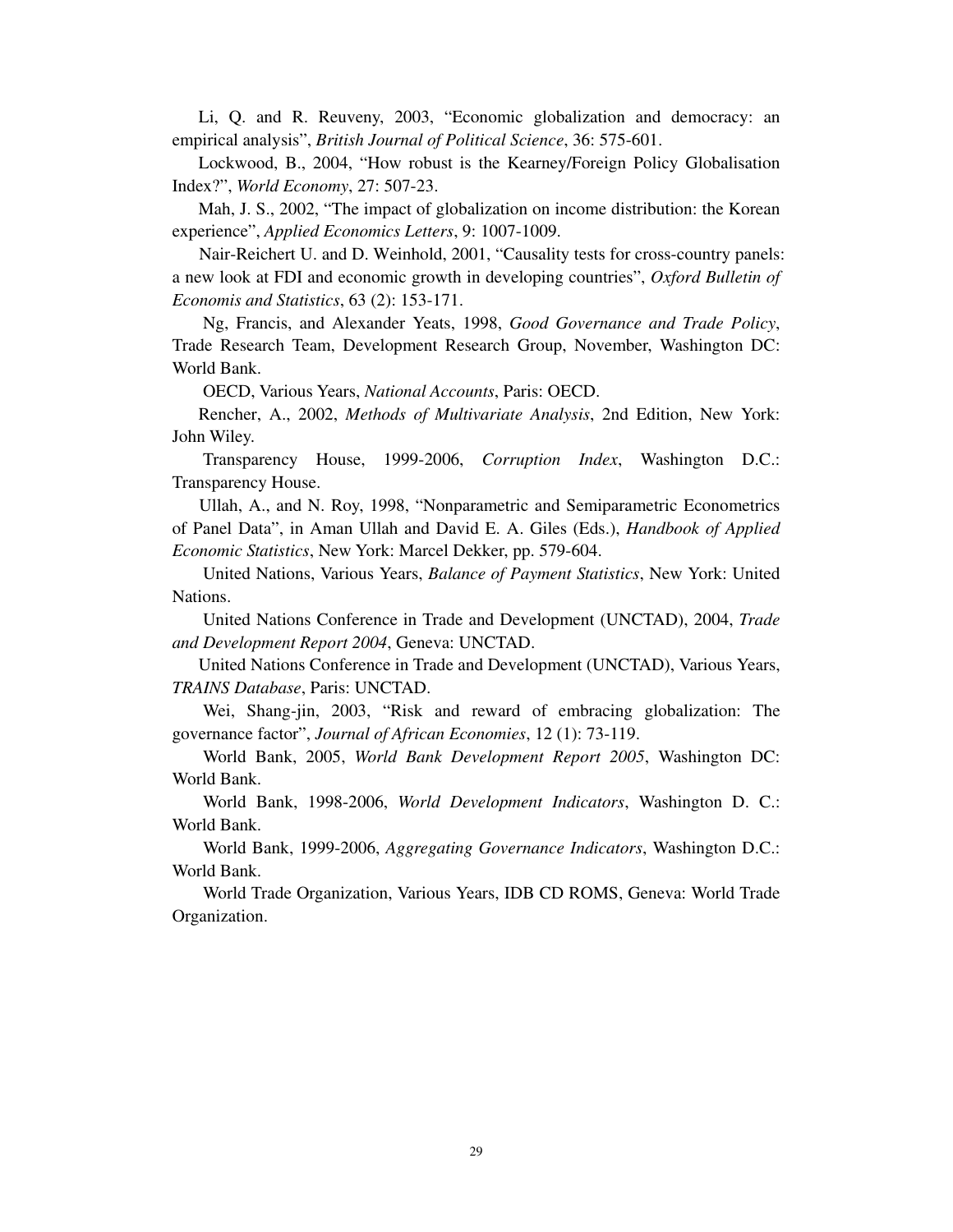#### Appendix Data and Definition of Variables

The data set composes of a total of 122 world economies and twenty eight factors for the period of 1998-2006. Table A summarizes the definitions and data sources of the twenty eight factors. The missing datum,  $x_t$ , can either be followed by two known data in two subsequent years, or between two known data, or after two known data, then we let  $x_t = (x_{t+1}+x_{t+2})/2$ , or  $x_t = (x_{t-1}+x_{t+1})/2$ , or  $x_t = (x_{t-2}+x_{t-1})/2$ , respectively. For the few, mostly developing, countries with a single observed datum (e.g. flow of tourist) all the missing data are estimated with this known datum in each period of the sample. For the few countries with only two observed data, we estimate all the missing data with the average of the two known numbers in each period of the sample. For those countries without the data in a variable, the data of their neighboring countries are used after similar characteristics (economy, populations and so on) are considered and compared. For example, data on Nicaragua's total public spending on education are used for Guatemala and Honduras. The "government transfer" data for the six countries of Ethiopia, Guyana, Madagascar, Nicaragua, Oman and Tajikistan are not available. Since the geographical and population sizes of these six countries are relatively small, we give these unavailable data zero entries.

### Definition and Source of Factors:

Total trade flows (% of GDP): Sum of exports and imports of goods and services measured as a share of GDP. Foreign direct investment (% of GDP): Sum of the absolute values of inflows and outflows of FDI recorded in the balance of payments measured as a share of GDP. Gross private capital flows (% of GDP): Sum of the absolute values of direct, portfolio, and other investment inflows and outflows recorded in the balance of payments financial account, excluding changes in the assets and liabilities of monetary authorities and general government. The indicator is calculated as a ratio to GDP in U.S. dollars. Average applied tariff rates (unweighted  $\frac{\sin \pi}{\cos \theta}$ : Unweighted averages for all goods in ad valorem, applied, or MFN rates whichever is available. Trade freedom  $(\%)$ : A composite measure of the absence of tariff and non-tariff barriers that affect imports and exports of goods and services. Financial freedom  $(\%)$ : A measure of banking security and independence from government control. Investment freedom (%): An assessment of the free flow of capital, especially foreign capital. Internet users (per 1,000 people): The number of people with access to the worldwide network. International tourism (% of population): Sum of arrivals and departures of international tourists. International voice traffic (in minutes per person): The sum of international incoming and outgoing telephone traffic. Membership in international organizations: Absolute number of international inter-governmental organizations. Government transfer (% of GDP): Sum of credit and debit divided by GDP. Troop contribution (% of total): The number of peacekeeping troop contribution to UN as the ratio of total peacekeeping troop to UN. Corruption perception index: The degree to which corruption (defined as the abuse of entrusted power for private gain) is perceived to exist among public officials and politicians. Voice and accountability index: The extent to which a country's citizens are able to participate in selecting their government, as well as freedom of expression,